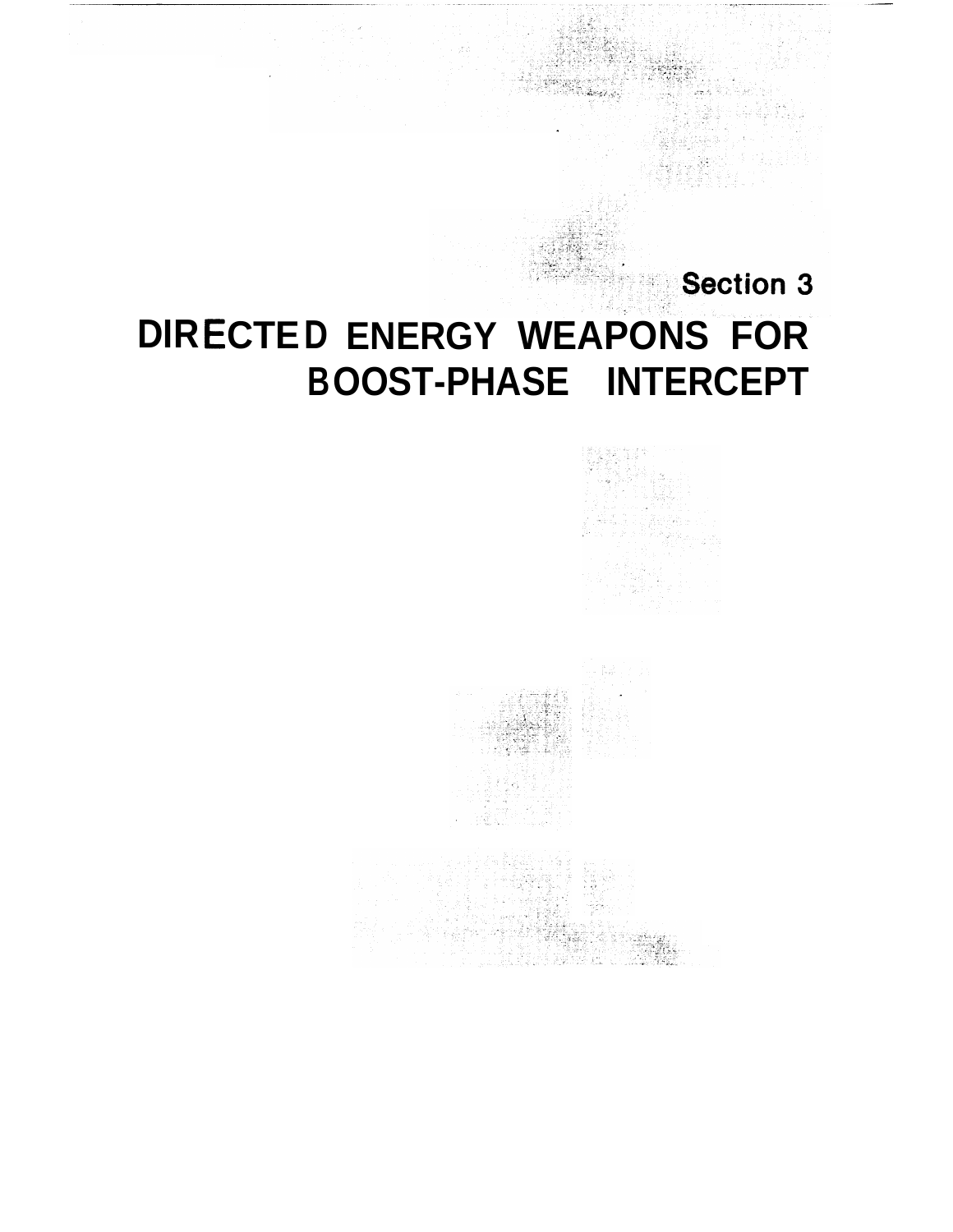## Section 3 DIRECTED ENERGY WEAPONS FOR BOOST-PHASE INTERCEPT

This section describes the entire set of "beam weapons" being considered in the United States today for boost-phase ICBM intercept. Though these weapons receive the most attention, the "kill mechanism" that destroys the booster is not necessarily the most important or technically challenging part of an overall defense system. The next section describes other essential elements of a boost-phase defense.

A revisit to this subject several years from now might well find a new family of directed energy concepts receiving attention. But for now the devices described in this section are the basis for assessments of the prospects for efficient boostphase defense, in the Defense Department and elsewhere (fig. 3.1 ). Though some of these concepts are new, many have in fact existed in one form or another for more than twenty years.



Figure 3.1 **The electromagnetic spectrum, showing spectral regions of interest for directed energy BMD. Particle beams and kinetic energy weapons are not shown because their energy does not consist of electromagnetic radiation, but of atomic and macroscopic matter, respectively. Source: Author**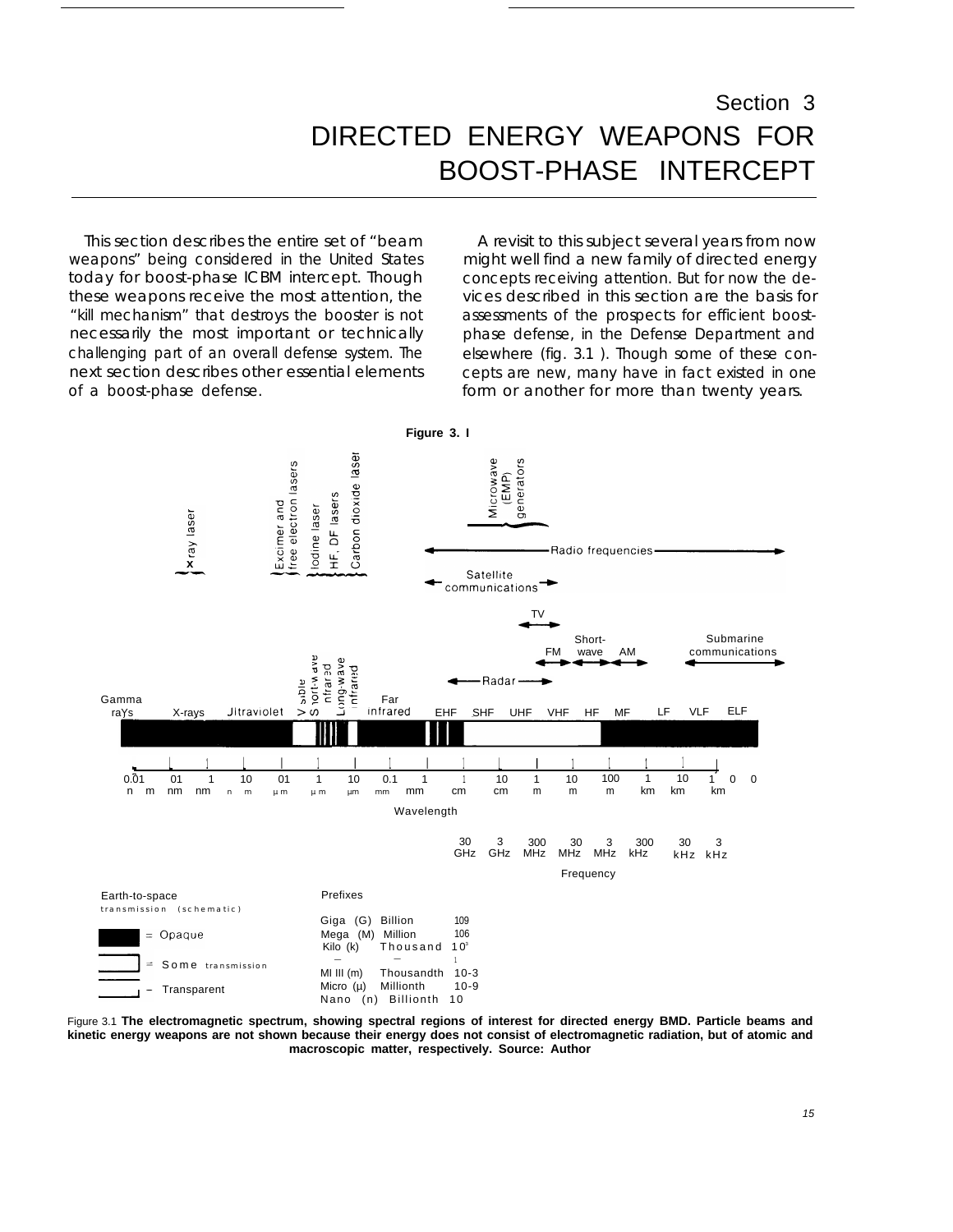For each concept this section attempts to work through, with some concreteness, the design of a hypothetical defensive system based on the concept. The resulting designs are **illustrative on/y;** no significance should be attached to precise numbers. Precision is simply not possible in the current state of technology and study of these concepts.

In all cases, the "current state of technology" (however this is defined in each case) is far from meeting the needs of truly efficient boost-phase intercept. The systems designed in this section illustrate the level to which technology would have to progress to be "in the ballpark." Much attention fastens on the gulf between the current state of technology and the ballpark requirements. This section does not emphasize such

comparisons for several reasons. First, in some cases details of the precise status of U.S. research is classified. Second, and more importantly, quantitative comparisons (e.g., "A millionfold increase in brightness is required to fashion a weapon from today's laboratory **device") can mislead** unless accompanied by a deeper explanation of the technology; and the same quantitative measures are not appropriate for all technologies. Third, and most importantly, such comparisons imply that learning how to build the right device is tantamount to developing an efficient missile defense, which is far from true: equally crucial are design of a sensible system architecture, cost, survivability, resilience to countermeasures, and the myriad detailed limitations that do not turn up until later in development.

## 3.1 SPACE-BASED CHEMICAL LASERS: A FIRST EXAMPLE

This concept of directed energy weapon has been the one most frequently discussed in recent years for boost-phase ICBM intercept. For this reason (and not necessarily because it is the most plausible of all the concepts), it will be used to introduce certain features common to all the schemes that follow.

## Making and Directing Laser Beams

A molecule stores energy in vibrations of its constituent atoms with respect to one another, in rotation of the molecule, and in the motions of the atomic electrons. The molecule sheds energy in the form of emitted light when it makes transitions from a higher-energy state to a lowerenergy state. Lasing takes place when many molecules are in an upper state and few are in a lower state: one downward transition then stimulates others, which in turn stimulate yet more, and a cascade begins. The result is a powerful beam of light.

Energy must be supplied to the molecules to raise most of them to the upper state. This process is called pumping. In the case of the chemical lasers considered in this section, the pumping energy comes from the chemical reaction that

makes the Iasant molecules: hydrogen and fluorine react to form hydrogen fluoride (HF) molecules in an upper state. The other requirement for Iasing–few molecules in the lower state–is satisfied simply by removing the molecules from the reaction chamber after they have made their transitions to the lower state and replacing them with freshly made upper state molecules. The pumping process is not perfect: not all the pumping energy ends up as laser light. The ratio of pumping energy in to laser energy out is called the efficiency of the laser.

Laser light is special in two respects: its frequency is precise, since all the light comes from the same transition in all the molecules; and the light waves from all the molecules emerge with crests and troughs aligned, since the waves are produced cooperatively. These special features make it possible to focus the laser energy with mirrors into narrow beams characterized by small divergence angles (see fig. 3.2). Nonetheless, there is a limit to the divergence angle that even a perfect laser with perfect mirrors can produce. The divergence angle (in radians) can be no smaller than about 1.2 times the wavelength of the light divided by the diameter of the mirror. Thus a laser with 1 micrometer (=1 micron)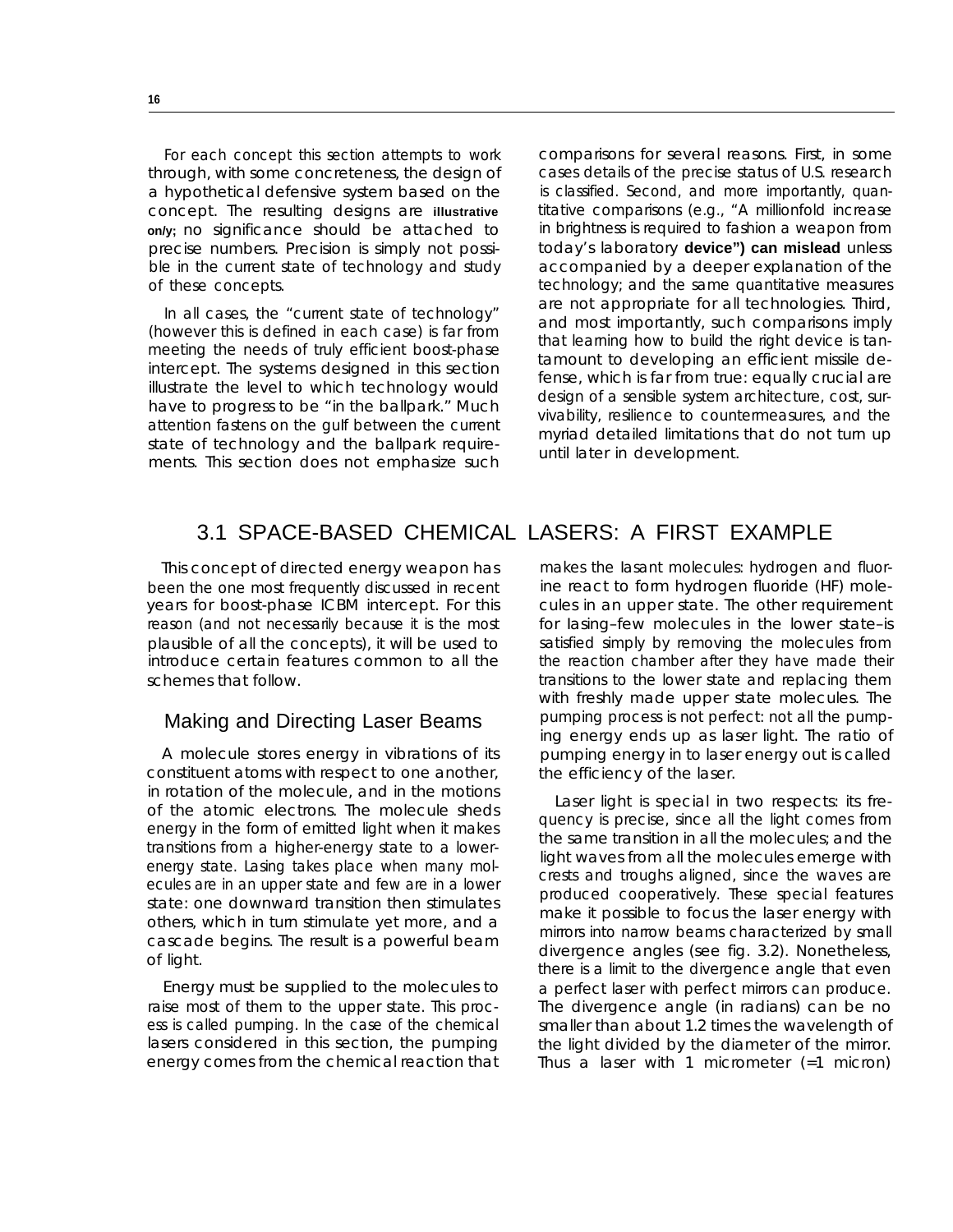

**Figure 3.2 Basic power relationships for directed energy weapons. If the directed energy weapon has a divergence angle of 1 microradian, the spot size at a range of 4000 kilometers is 4 meters (12 feet). In this figure, the divergence angle is exaggerated about 1 million times. (For comparison of scale, the Earth's radius is about 6,400 km,) If the directed energy weapon emits 12 megawatts of power, a target within the spot at 4,000 km receives 100 watts on each square centimeter of its surface. (For comparison, 100 watts is the power of a Iightbulb, and atypical commercial powerplant produces 1,000 megawatts). Since a watt of power equals one joule of energy per second this weapon would take 10 seconds to apply a kilojoule per square centimeter (1 KJ/cm<sup>2</sup>) to the larget** at **4,000 km range. Source: Author**

wavelength projected with a 1 meter mirror could have at best a 1.2 microradian divergence angle, making a spot 1.2 meters wide at a range of 1,000 kilometers (refer to fig. 3.2).<sup>1</sup> This perfect performance is called the diffraction limit. Dividing the laser power output by the size of the cone into which it is directed (cone size is measured in units called steradians; a divergence angle of x radians results in a cone of size  $\pi x^2/4$  steradians) yields the laser's "brightness," the basic measure of a weapon's lethality.

## Destroying Boosters with Lasers

Assuming a high-energy laser with small divergence angle can be formed, stabilized **so it does** not wave about (jitter), and aimed accurately, what effect will it have on an ICBM booster? No clear answer to this question can be given without more study and testing. Estimates of the hardness achievable with future boosters are probably reliable within a factor of two or three, though estimates of the hardness of current Soviet boosters are probably reliable only to a factor of 10 or so.

Roughly speaking, laser light can damage boosters in two distinct ways. With moderate intensities and relatively Iong dwell times, the *la*ser simply burns through the missile skin. This first mechanism is the relevant one for the chemical lasers described in this section. The second mechanism requires very high intensities but perhaps only one short pulse: the high intensity causes an explosion on and near the missile skin, and the shock from the explosion injures the booster. This mechanism, called impulse **kill, is** more complex than thermal kill and is less well understood. it will be discussed in the next section.

Bearing in mind the uncertainties in these estimates, especially the complex interaction of heating with the mechanical strains of boost, the following estimates are probably reliable: A solidfueled booster can probably absorb without disruption up to about 10 kilojoules per square centimeter (kJ/cm<sup>2</sup>) on its skin if a modicum of care is taken in the booster's design to eliminate "Achilles' heels. " This energy fluence would result from 1 second of illumination at 10 kilowatts per square centimeter (kw/cm<sup>2</sup>), since one watt equals one joule per second.<sup>2</sup> Applying ablative (heatshield) material to the skin can probably double or triple the lethal fluence required. Applying a mirrored reflective coating to the booster is probably not a good idea, since abrasion during boost could cause it to lose its Iustre. Spinning the booster triples its hardness, since a given spot on the side of the booster is then only illuminated about a third of the time.<sup>3</sup>On the other

<sup>&#</sup>x27;The spot from a perfect laser with perfect mirrors would actually >e brighter at the center than at the edges. The full angle subtended )y this spot (the Airy disk from null to null in the diffraction patern), is 2.4 times the wavelength divided by the mirror diameter, Jut most of the energy is in the central fourth of this area: hence he use in the text of the multiplier 1.2.

ZThe lethal fluence (in kJ/cmZ) must accumulate **over a relatively** short time, so that the booster wall suffers a high rate of heating, Thus a flux of 30 watts/ $cm<sup>2</sup>$  would deposit 10 kJ/ $cm<sup>2</sup>$  in 330 sec of dwell time, but such a slow rate of heating would probably not damage the booster.

<sup>&</sup>lt;sup>3</sup>It is possible that uniform heating around the circu reference of the booster introduces lethal mechanisms distinct from those that apply to heating a single spot on the side of the booster. In that case, spinning the booster might not lengthen the required dwell time by the full amount dictated by geometry.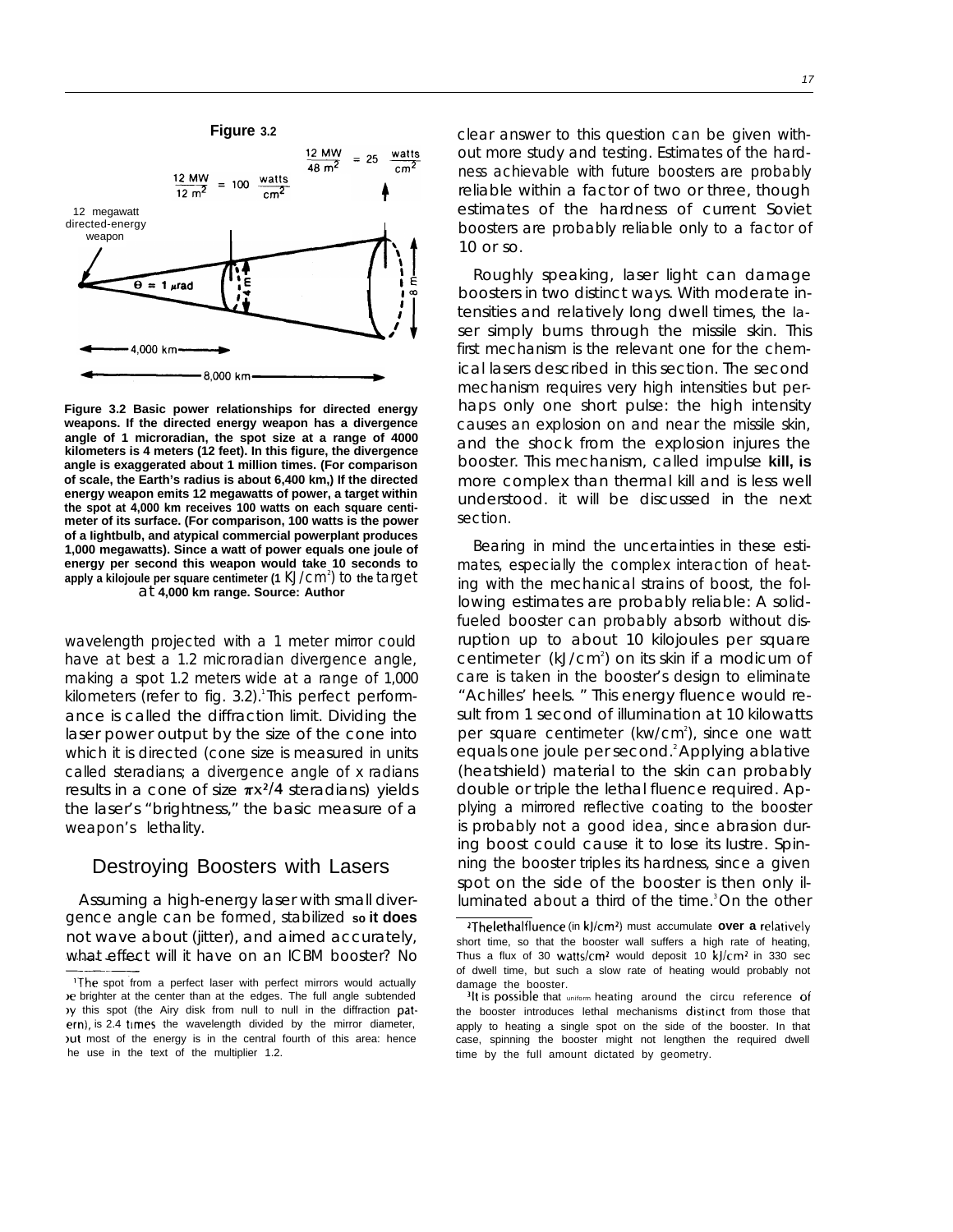hand, currently deployed boosters, especially the large liquid Soviet SS-18s and SS-19s, might be vulnerable to I kJ/cm<sup>2</sup> or even less. These too could be hardened by applying heatshield material.

## An Orbiting Chemical Laser Defense System

Consider a space-based BMD system comprised of 20-megawatt HF chemical lasers with 10 meter mirrors. The HF laser wavelength of 2.7 microns is attenuated as it propagates down into the atmosphere, but most of the light gets down to 10 km or so altitude. Deeper penetration is not really needed, since the laser would probably not be ready to attack ICBMs until after they had climbed to this altitude, and in any event clouds could obscure the booster below about 10 km. (Substituting the heavier and more expensive deuterium, an isotope of hydrogen, to make a DF laser at 3.8 micron wavelength would alleviate attenuation, but the longer wavelength would require larger mirrors.)

A perfect 10 meter mirror with a perfect HF laser beam yields 0.32 microradian divergence angle. The spot from the laser would be 1.3 meters (4,0 ft) in diameter at 4 megameters (4,000 kilometers) range. 20 megawatts distributed evenly over this spot would be an energy flux of 1.5 kw/cm<sup>2</sup>. The spot would need to dwell on the target for 6.6 seconds to deposit the nominal lethal fluence of 10 kJ/cm<sup>2</sup>. At 2 megameters (Mm) range, booster destruction would require only a fourth of this time, or 1.7 seconds of illumination. Since light takes about a hundredth of a second to travel 4 megameters and the booster is traveling a few kilometers per second, the booster moves about sO meters in the time it takes the laser light to reach it. The laser beam must therefore lead the target by this distance.

The next step is to choose orbits for the satellites so that the U.S.S.R.'s ICBM silos are covered at all times and so that there are enough satellites overhead to handle all 1,400 of the present Soviet booster population. Equatorial orbits (fig. 3.3) give no coverage of the northern latitudes where Soviet ICBMs are deployed. Polar orbits give good coverage of northern latitudes but concentrate satellites wastefully at the poles where there are no ICBMs. The optimum constellation consists



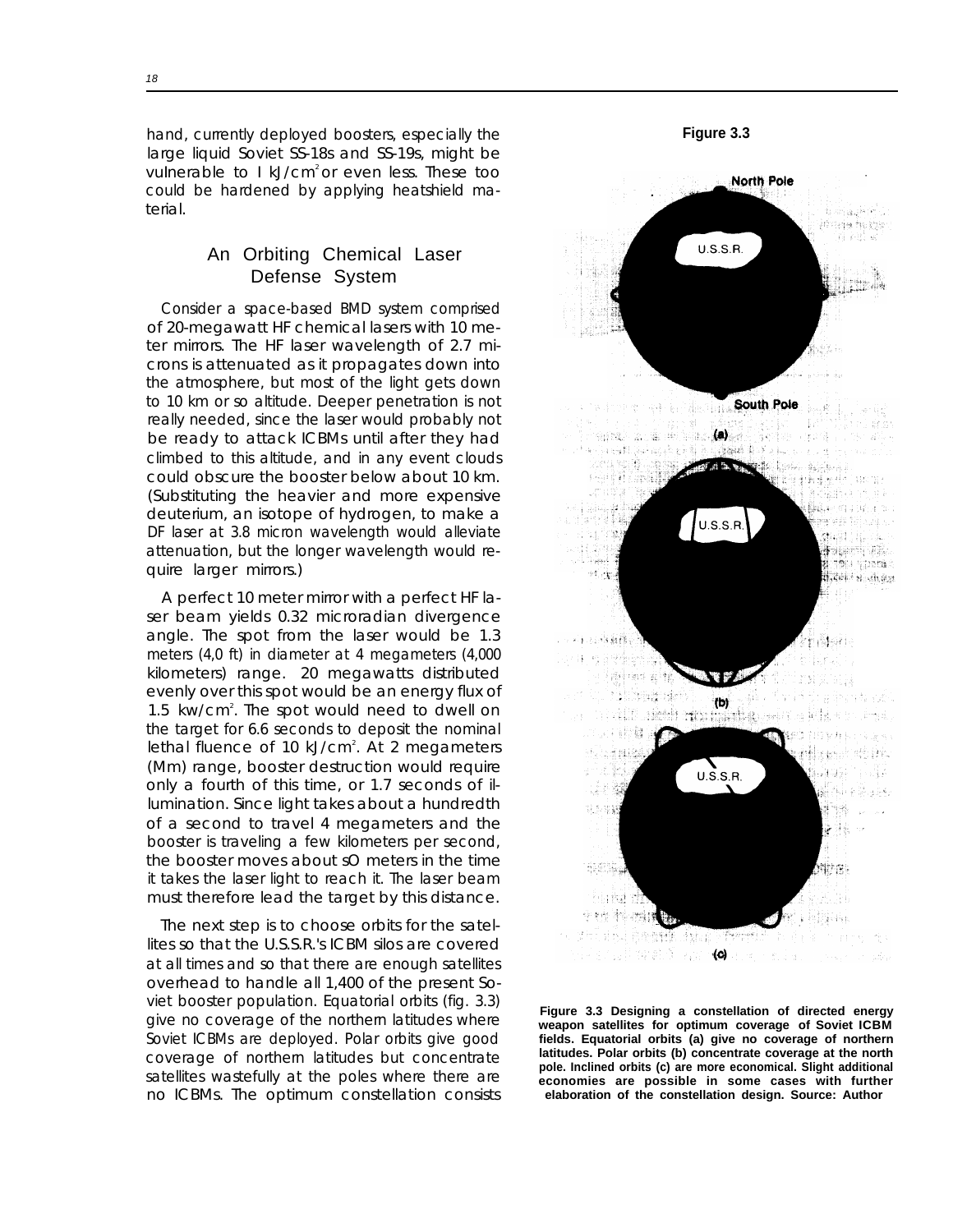of a number of orbital planes inclined about 70° to the equator, each containing several satellites.

The shorter the lethal range of the directed energy weapon, the lower and more numerous the satellites must be. For instance, with a lethal range of 3 Mm, 5 planes containing 8 satellites each, or a total of 40 satellites, are needed to ensure that Soviet boosters exiting Soviet airspace would be within lethal range of one satellite. If the lethal range is increased to 6 Mm, only 3 planes of 5 satellites each are needed. This dependence of constellation size on weapon range is displayed in figure 3.4. (It is possible to adjust these numbers a bit by using slightly elliptical orbits with apogees over the northern hemisphere, adjusting inclinations and phasing, etc.). In the present example, requiring that at least one HF laser be no further than 4 Mm from each Soviet ICBM site at all times (corresponding to no longer than 6.6 seconds dwell time per booster) results in the illustrative constellation of 32 orbital positions shown in figure 3.5.

Since the 1,400 Soviet boosters currently deployed are spread out over most of the Soviet Union, perhaps 3 of the 32 orbital positions would be over or near the Soviet Union at a time, able to make efficient intercepts. That is, only one in 11 deployed U.S. battle stations would participate in a defensive engagement. The ratio of the total number of battle stations on orbit to the number in position to participate **in a defensive engagement is called the absentee ratio.** The inevitable waste reflected in the absentee ratio—







**Figure 3.4 The number of satellites needed in a constellation to ensure that at least one satellite is over each Soviet ICBM field at all times depends on the effective range of the directed energy weapon. For every one defensive weapon required overhead a Soviet ICBM field to defend against a rapid Soviet attack, an entire constellation must be maintained on orbit. Since there are many Soviet ICBM fields distributed over much of the Soviet landmass, more than one satellite in each constellation would be in position to participate in a defensive engagement. The ratio of the number of satellites in the constellation to the number over or within range of Soviet ICBM fields is called the absentee ratio. If all Soviet ICBMs were deployed in one relatively small region of the U. S. S. R., the absentee ratio would be the same as the number of satellites in the constellation. Source: Author**



**O = Cluster of 5 chemical laser battle stations** Total of  $32 \times 5 = 100$  battle stations

**Figure 3.5 Constellation of hypothetical directed energy weapon satellites with 4,000 km range. The orbits are circular with 1000 km altitude. Each of the four orbital planes consists of eight positions spaced 45° apart around the circle. In the example given in the text, five chemical laser battle stations are clustered at each point shown in this figure, for a total**

**of 32 x 5 = 160 battle stations. Source: Author**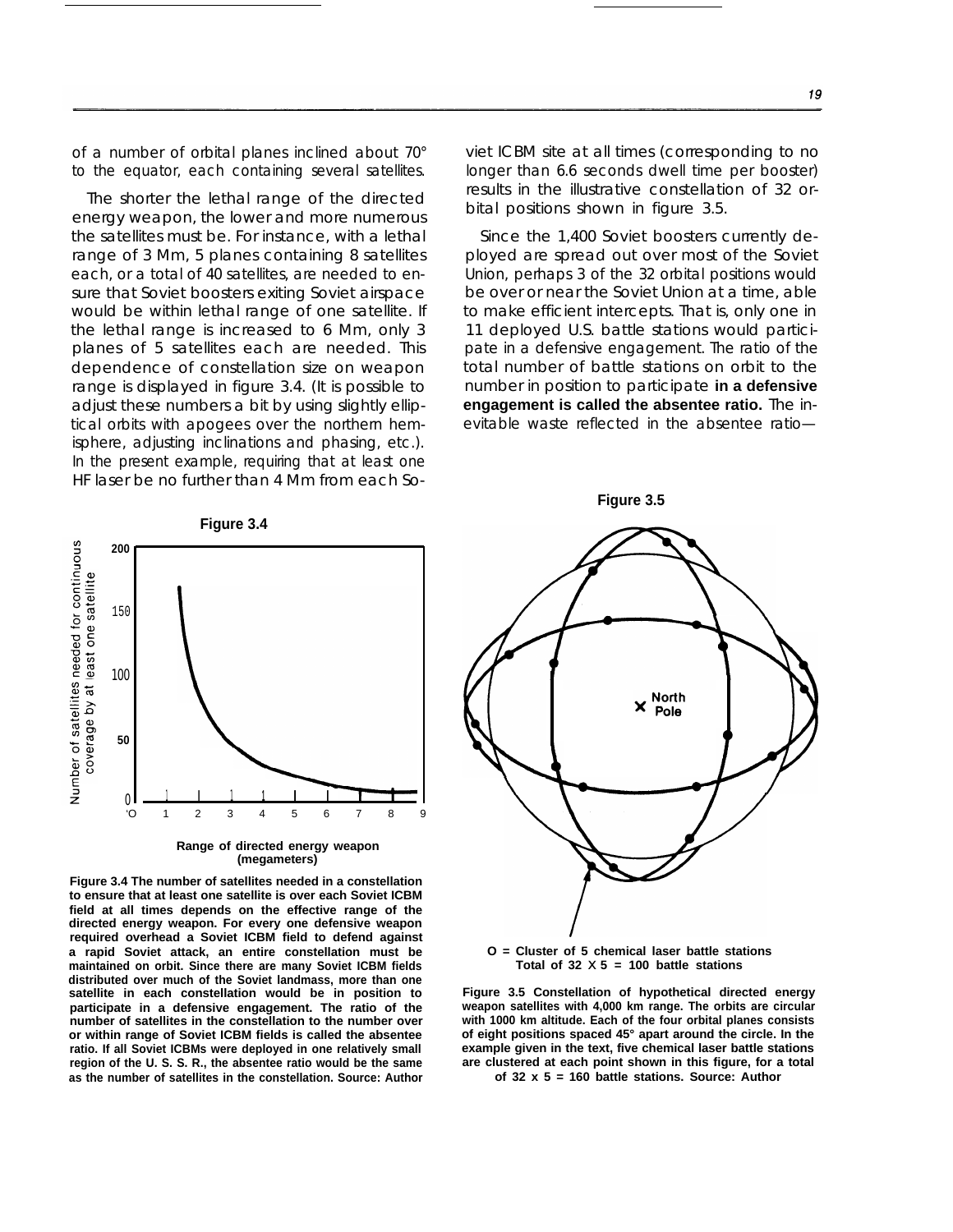**usually on the order of 10—offs<sup>e</sup> ts an oft-cited theoretical advantage of boost-phase intercept, namely, that intercepting one booster saves buying 10 interceptors for the booster's 10** RVS. **On the other hand, coverage of the** U.S.S.R.'s ICBM fields automatically gives good coverage of essentially all submarine deployment areas. Obviously the absentee ratio **would be 32—the full constellation size—and not 32/3 =** 10.7 if **Soviet** ICBM **silos were not spread out so widely over Soviet territory but were deployed over a third or less of the Soviet landmass, so that only one** of the 32 U.S. satellites was within range.

Three of the earlier described laser satellites in position over the Soviet ICBM fields are not enough to intercept 1,400 boosters if all or most of the boosters are launched simultaneously. Each satellite can only handle a few boosters because it must dwell for a time on each one. The time a chemical laser must devote to each booster depends on the satellite's position at the moment of attack—6.6 seconds for 4 Mm range, 1.7 seconds for 2 Mm range, etc. Taking 2 Mm as an average range for the 32-satellite constellation (hoping the Soviets do not choose a moment **when most of the** U.S. **satellites are farther than** 2 Mm from the ICBM flyout corridors to launch all their boosters simultaneously), a laser must devote an average of 1.7 seconds to each booster.

If the boosters in the future Soviet arsenal resemble **the** U.S. MX, **and the defense waits** 30 seconds or so to confirm warning and to wait for the boosters to climb to an altitude where the HF

laser can **reach, each booster is accessible for 150** seconds of its 180 second burn time. Each laser can therefore handle no more than 90 boosters, even with instant dewing of the beam from target to target. **If 1,400 Soviet boosters were launched simultaneously, (1**,400)/(90)  $\cong$  15 lasers would be needed in position, for a worldwide total (multiplying by the absentee ratio) of (10.7) X (15) = 160 satellites.

If the Soviets doubled their arsenal to 2,800 boosters, the United States **would need** to deploy another 160 satellites, possibly an uncomfortable cost trade for the United States.

What is worse, if the Soviets deployed 1,400 missiles in a single region of the U.S.S.R. (at a U.S.-estimated cost of \$21 billion for Midgetman-Iike ICBMs; see section 2 above), the US would have to build, launch, and maintain on orbit an additional (32)  $X(1\,400)/(90) \cong 500$  lasers plus their fuel and support equipment.

If Soviet boosters were covered with shielding material and spun during flight to achieve an effective hardness of, say, 60 kJ/cm<sup>2</sup>, a laser would have **to devote** 10 **seconds to each booster at** 2 Mm range, requiring a sixfold increase in the number of satellites, to 960. Alternatively, the average range of each engagement **could be reduced** to keep the dwell time at 1.7 seconds, with corresponding increase in constellation density (fig. 3.4). Either way, the number of U.S. satellites would grow to nearly the number of Soviet boosters intercepted.

| Departure from baseline                                       | Number of<br><b>Soviet</b><br>boosters | <b>Booster</b><br>characteristics distribution | Geographic                                     | <b>Hardness</b><br>(kJ/cm <sup>2</sup> ) | Laser power<br>(MW) and<br>aperture<br>diameter (m) | Approximate<br>number of<br>battle stations<br>needed |
|---------------------------------------------------------------|----------------------------------------|------------------------------------------------|------------------------------------------------|------------------------------------------|-----------------------------------------------------|-------------------------------------------------------|
|                                                               | 1.400                                  | <b>MX-like</b>                                 | <b>Current Soviet</b>                          | 10                                       | 20/10                                               | 160                                                   |
| Booster number                                                | 2.800                                  | <b>MX-like</b>                                 | <b>Current Soviet</b>                          | 10                                       | 20/10                                               | 320                                                   |
| Deployment geography                                          | 1.400                                  | <b>MX-like</b>                                 | One region                                     | 10                                       | 20/10                                               | 500                                                   |
| Booster hardness                                              | 1.400                                  | <b>MX-like</b>                                 | <b>Current Soviet</b>                          | 60                                       | 20/10                                               | 960                                                   |
| Laser brightness                                              | .400                                   | <b>MX-like</b>                                 | <b>Current Soviet</b>                          | 10                                       | 80/50<br>(100 times<br>brighter)                    | 20-30                                                 |
| Booster burn time<br>Booster burn time $\ldots \ldots \ldots$ | ,400<br>400                            | Fast-burn<br>SS-18-like                        | <b>Current Soviet</b><br><b>Current Soviet</b> | 10<br>10                                 | 20/10<br>20/10                                      | 800-1.600<br>90                                       |

**Table 3.1.—Variation of the Number of Chemical Laser Battle Stations Needed to Handle a Simultaneous Launch of Soviet ICBMs, Depending on Characteristics of the Soviet Arsenal and the U.S. Laser Defense**

**SOURCE:** Author.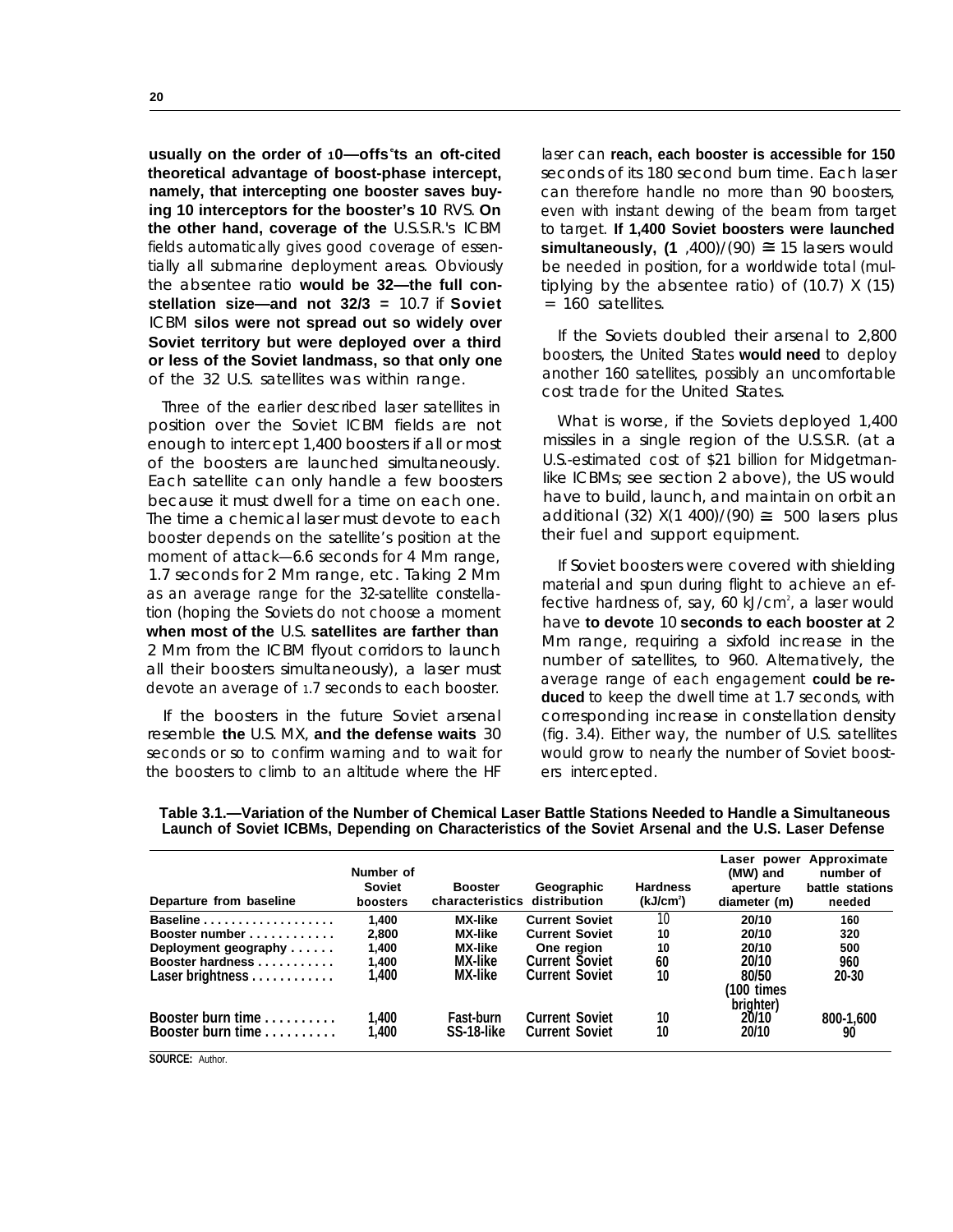If the United States developed a battle station 100 times brighter (using, say, a 80 MW laser with an effective mirror diameter of 50 meters), a few lasers overhead (20 to 30 total worldwide) could easily handle an attack of 1400 boosters hardened to 10 kJ/cm<sup>2</sup>. If the boosters were hardened to 60 kj/cm<sup>2</sup> , over 100 such lasers would be needed.

Deployment by the Soviets of 1400 fast-burn boosters would give the U.S. lasers just 20 to 40 seconds, rather than 200 seconds, to destroy all the boosters. The U.S. constellation would consequently need to grow by a factor 5 to 10, to 800 to 1600 satellites!

Table 3.1 summarizes how the size of the defensive deployment varies with the parameters assumed.

## Requirements for a Chemical Laser Defense

Figure 3.6 displays the performance of various hypothetical HF lasers. Keeping the size of the battle station constellation down to a hundred rather than several hundred satellites means lethal ranges of at least 4 Mm with illumination times less than about 1 second, assuming the defense must be capable of intercepting 1,000 to 2,000 Soviet boosters with launches timed to keep the boosters as far from the U.S. lasers as possible. Further assuming Soviet booster hardening to at least 10 kJ/cm<sup>2</sup> results in a requirement for chemical lasers considerably brighter than the 20 MW, 10-meter laser described above. A hundredfold increase in brightness would be achieved by a laser with power 80 MW and effective mirror diameter 50 meters.

Such a laser would be about 10 million times brighter than the carbon dioxide laser on the Air Force's Airborne Laser Laboratory. The current Alpha laser program of the Defense Advanced Research Projects Agency (DARPA) aims at a construction of an HF laser of just a few megawatts and built only for ground operation. Nonetheless, there is no fundamental technical reason why extremely bright chemical lasers cannot be built. In theory, several lasers can be operated together so that the brightness of the resulting beam increases with the square of the number



Lethal range (megameters)

**Figure 3.6 Lethal range versus booster hardness for HF chemical lasers of various sizes and dwell times. The labels on the curves have the format (laser power in megawatts, mirror diameter in meters) followed by the amount of time the laser devotes to destroying each booster. Source; Author**

of lasers: 10 lasers combined in this way would produce a beam 100 times brighter than each individual laser. The trick is to arrange for the troughs and crests of the light waves from all the lasers to coincide. This theoretical prospect is unlikely to be realized with H F lasers, since their light is actually emitted at several wavelengths and with shifting patterns of crests and troughs.

To yield diffraction-limited divergence, the mirror surface must be machined to within a fraction of a wavelength of its ideal design shape over its entire surface. Since the mirror is over a million wavelengths across, avoiding small figure errors is a severe requirement. A number of small mirrors can obviously combine to produce one large optical surface if their positions are all aligned to within a fraction of a wavelength. The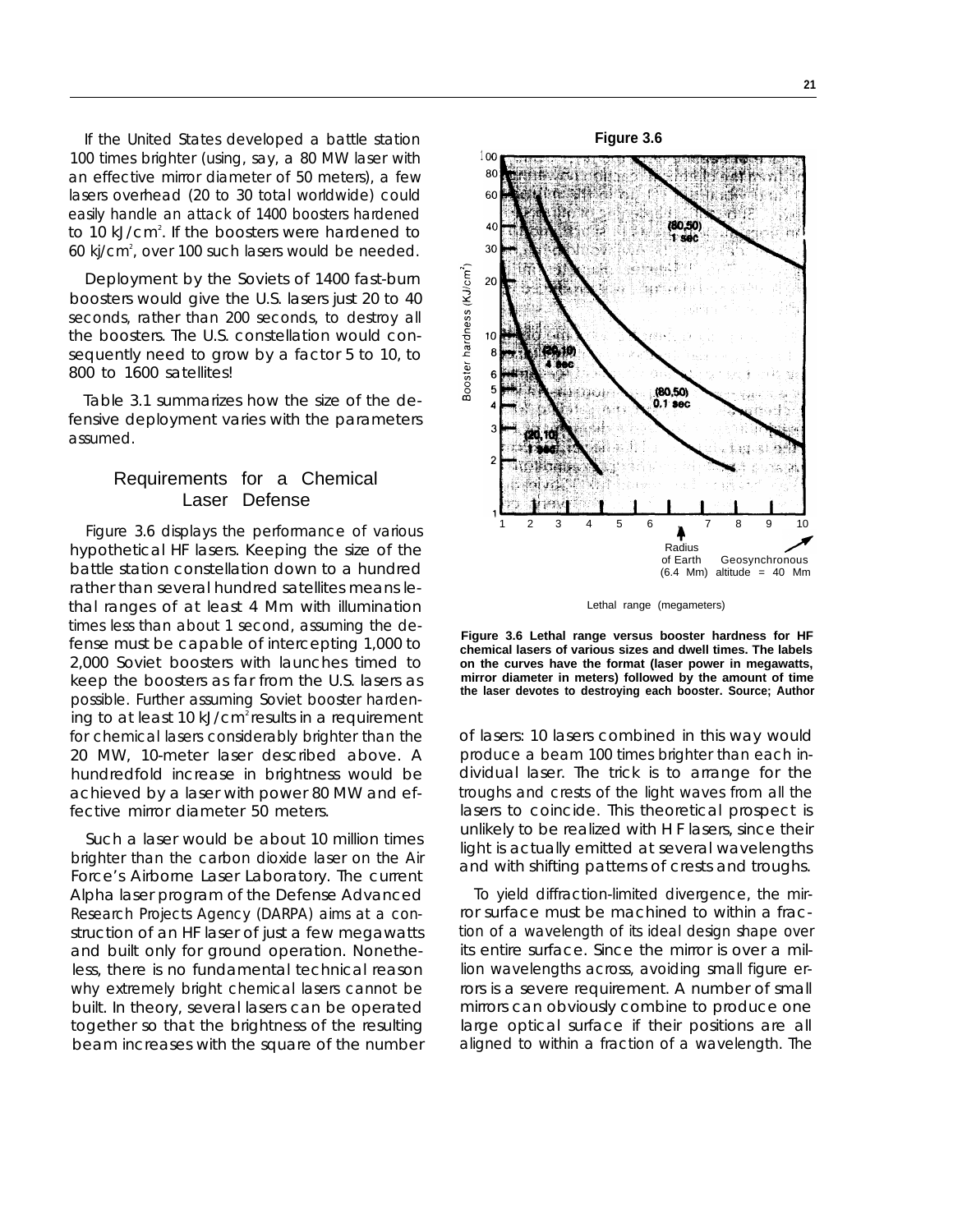mirrors must maintain perfect surface shape in the face of heating from the laser beam, vibration from the chemical reaction powering the laser, and vibrations set up in the mirror as it is slewed. Substantial hardening of mirrors to radiation from nuclear bursts in space and to the xray laser (described below) would be a challenging task. The 2.5-meter diameter mirror on NASA's Space Telescope was produced without these constraints.

An extremely optimistic outcome of HF laser technology—near the theoretical limit for converting the energy of the chemical reactants to laser energy—would require more than a kilogram of chemicals on board the satellite for every megajoule radiated. A spot diameter of 2 meters at the target and a lethal fluence of 10  $kJ/cm<sup>2</sup> over$ this area results in an energy expenditure of 300 MJ per booster. Destroying 1,000 Soviet boosters therefore requires, reckoning very crudely, 300,000 kg of chemicals in position over the Soviet ICBM field, or perhaps 10 million kg on or-

bit worldwide. The space shuttle can carry a payload of about 15,000 kg to the orbits where the satellite battle stations would be deployed. About 670 shuttle loads would therefore be needed for chemicals, with perhaps another half as many for the spacecraft structures, the lasers and mirrors, construction and deployment equipment, and sensors. 1,000 shuttle missions for every 1,000 Soviet boosters (perhaps Midgetmen) deployed in reaction to the U.S. defense is an impractical competition for the United States. Use of H F chemical lasers for BMD therefore requires remarkably cheap heavy-lift space launch capability in the United States.

The remaining components of the chemical laser defense system—sensors, aiming and pointing technology, and communications— are for the most part generic to all directed energy weapons and are discussed in section 4. Section 5 presents countermeasures the Soviets might take to offset or nullify a chemical laser defense.

## **3.2** GROUND-BASED LASERS WITH SPACE-BASED MIRRORS

A slight variant of the previous concept puts the laser on the ground and mirrors in space, reflecting the light back down toward Earth to attack ascending boosters. This scheme avoids placing the laser and its power supply in space, though mirrors, aiming equipment, and sensors remain. The excimer and free-electron lasers considered for this scheme are in fact likely to be rather cumbersome, so ground basing them might be the only practical way to use them for BMD. The lasers would emit at visible or ultraviolet wavelengths about ten times shorter than the near-infrared wavelengths of the HF and DF chemical lasers in the space-based concept. Shorter wavelengths permit use of smaller (though more finely machined) mirrors. The high power available with ground basing suggests at least the possibility of impulse rather than thermal kill of boosters.

The term excimer is a contraction of "excited dimer." A dimer is a molecule consisting of two atoms. The dimers considered for these lasers

contain an atom of noble gas and a halogen atom, making dimers like xenon fluoride (XeF), xenon chloride (XeCl), and krypton fluoride (KrF). The laser light comes from dimers in an excited upper state decaying to a lower state, just like in the HF laser. Excimer lasers tend to emit light in pulses rather than in a continuous wave. The population of upper-state molecules is provided by pumping with electric discharges in a rather complicated process. The population of lower-state molecules remains small because the lower-state dimer is unstable and quickly breaks up into its two constituent atoms. The pumping process for excimer lasers is inefficient, so only a small fraction of the energy put into the laser in the electric discharge emerges as laser light. Powerful excimer lasers would therefore be large and would need to vent large amounts of wasted energy; these characteristics make them unsuitable fot space basing. Development of excimer lasers is at an early stage, and no excimer lasers exist with anything remotely approaching the characteristic: needed for this boost phase intercept concept.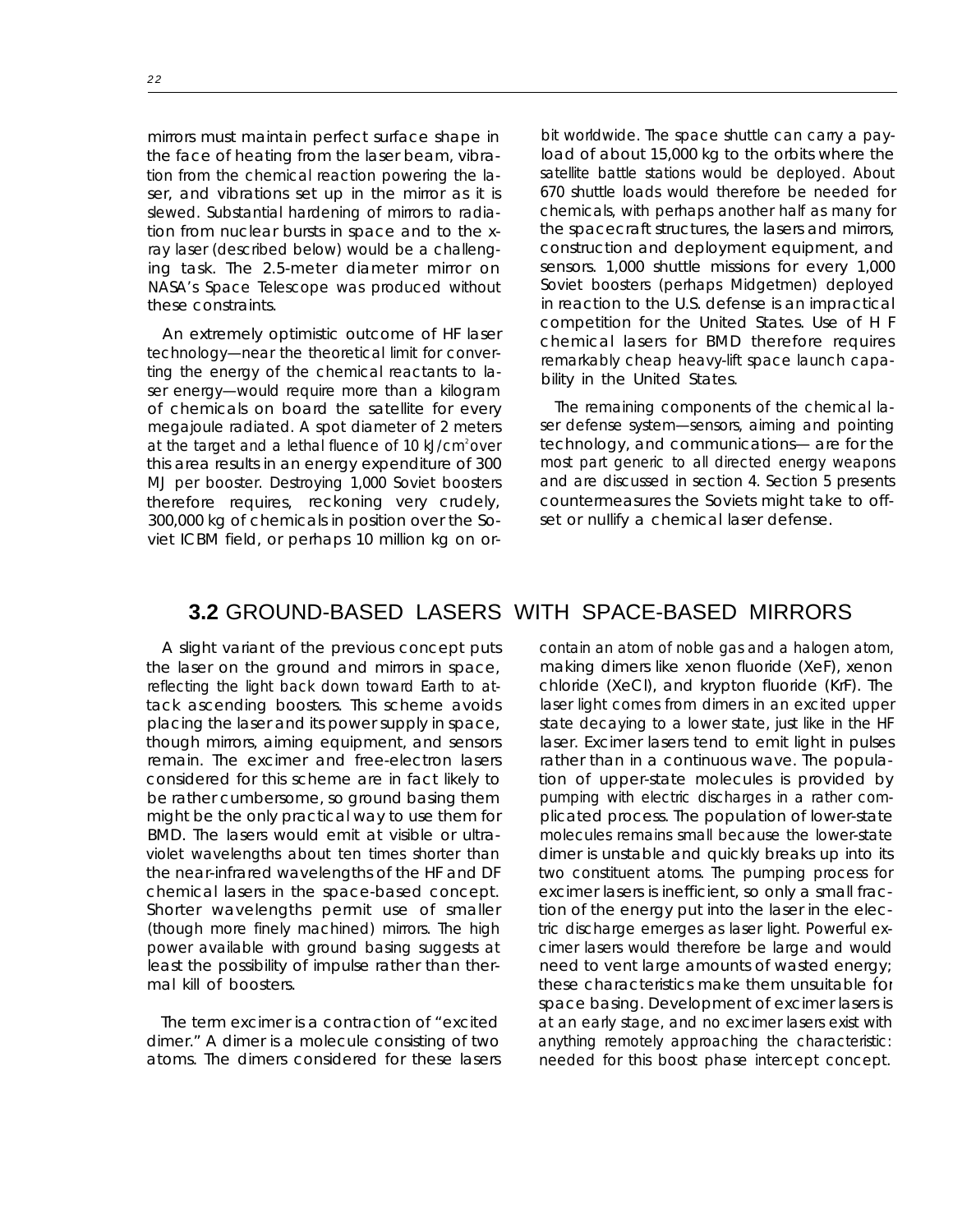

Figure 3.7 Illustrative configuration of ground-based excimer or free-electron laser and space-based mirrors for thermal kill of Soviet ICBM boosters. **Source: Author**

Power outputs achieved in the laboratory are still several orders of magnitude less than the average power needed for thermal kill, and the energy achieved in a single pulse is much smaller than the single-pulse energies needed for impulse ki I I.

The working of a free-electron laser (FEL) is more complicated.<sup>4</sup> As the name suggests, the light-emitter (Iasant) is free electrons emitted from particle accelerator. Pumping therefore orignates in the electrical source powering the accelerator. The free electrons from the accelerator are directed into a tube called the wiggler that Ias magnets positioned along its length. The nagnets cause the electrons to wiggle back and orth as they transit the tube. As they wiggle, the

electrons emit some of their energy as light. The presence of light from one electron causes others to emit in the usual cooperative manner of a laser, and a cascade begins. By adjusting the positions of the magnets and the energy of the electrons, the wavelength of the light can be tuned to any value desired. The only advantage of the FEL over excimer lasers is the high efficiency that can (theoretically) be obtained with the former. It has been suggested that it might even be possible to position FELs in space like HF chemical lasers. FEL operation at visible wavelengths is in its infancy, and the experimental devices used are many millions of times less powerful than those required in this BMD.

The BMD scheme calls for a large ground based excimer or free electron laser, relay mirrors at high altitude to carry the laser beam around the curve of the Earth, and intercept mirrors to focus the beams on individual boosters (fig. 3.7). The characteristics of a nominal system for thermal booster kill are easily ascertained. Suppose first that there are enough intercept mirrors so that the average range from mirror to booster is 4 Mm, and suppose the Soviet boosters are destroyed with 10 kJ/cm<sup>2</sup> deposited on a spot as small as several centimeters wide. Assume the excimer or free electron laser operates at about 0.5 microns, in the visible band. Then a 5 m intercept mirror will produce a spot 50 cm wide at 4 Mm range. If a half second of the main laser beam is devoted to each booster, then the required 10  $kJ/cm<sup>2</sup>$  will be accumulated if the power reflected from each intercept mirror is 40 MW.

Only about a tenth of the power emitted by the ground based laser in the United States would be focused on the booster over the U.S.S.R. The remainder would be lost in transit through the atmosphere and in reflection from the two mirrors. Thus a 400 MW laser is required.

Passage through the atmosphere poses a number of problems for the primary laser beam. The most important source of interference is turbulence in the air, causing different parts of the laser beam to pass through different optical environments when exiting the atmosphere. Each part of the beam suffers a slightly different disruption, and the beam that emerges does not have the

<sup>4</sup>See Charles A. Brau, "Free Electron Laser: A Review, " Laser ocus, March 1981; Physics Today, December 1983, p. 17.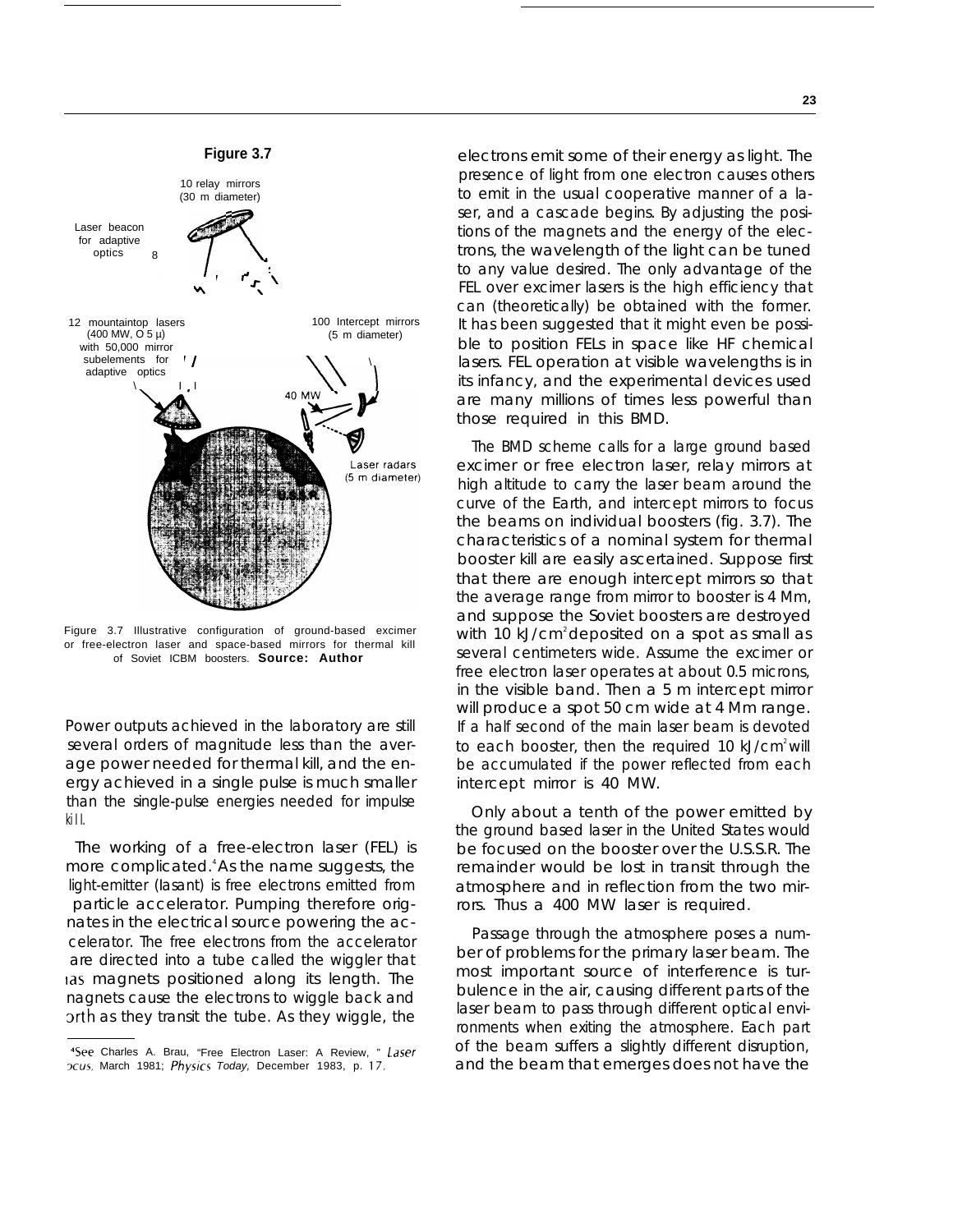orderly arrangement of crests and troughs needed for diffraction-limited focusing from the intercept mirror. Without compensation for atmospheric turbulence, the ground-based laser scheme is completely impractical. Fortunately, the pattern of turbulence within the laser beam, though constantly changing, remains the same for periods of a few milliseconds. Since it takes only 0.1 millisecond for light to make a round trip through the atmosphere, the effect of turbulence on the laser beam can be compensated for with the following technique, called adaptive optics: A lowpower laser beacon is positioned near the relay mirror. A sensor on the ground observes the distortion of the beacon beam as it passes through the atmosphere. The beam from the groundbased laser is then predistorted in just such a way that its passage through the same column of air transited by the beacon beam re-forms it into an undistorted beam.

Figure 3.7 shows the many components required by the ground-based laser concept. Since each Soviet booster requires 0.5 sec of beam at some time during its 200 sec. boost phase, four beams would be needed to handle **1,400** Soviet boosters launched simultaneously (assuming no retargeting delays), The lasers should be deployed on mountain tops to make atmospheric effects manageable, and enough should be deployed that at Ieast four sites are always clear of cloud cover. The mirror on the ground would need to be tens of meters across and divided into tens of thousands of individually adjustable segments for predistortion of the wavefront. Each relay mirror would need to be accompanied by a beacon. Four large interception mirrors would be needed within 4 Mm of each Soviet ICBM flyout corridor, giving a worldwide constellation of a hundred or so.

The small laser wavelength means that all mirrors must be more finely machined than the mir-

rors for the chemical laser and can tolerate smaller vibrations and stresses due to heating from the laser beam. The small wavelength also results in a spot 10 times smaller at the target than the spot from a chemical laser beam at the same range. This small spot requires pointing accuracy ten times finer. Perhaps most important of all, the plume from the booster motor is too large to serve as target for such a narrow beam. Some way of seeing the actual missile body against the background of the plume is needed for the shortwavelength laser schemes (and for some configurations of chemical lasers). One answer to this problem, described in section 4 below, is to position near each intercept mirror a low-power laser and a telescope (a laser radar or Iadar): the laser illuminates the booster and the telescope observes the reflected laser light, directing the pointing of the intercept mirror. The Iadar telescope must have a mirror as large as the intercept mirror, since it must be able to "see" a spot as small as that made by the beam.

A single immense laser pulse that deposits 10  $kJ/cm<sup>2</sup>$  in a very short time–millionths of a second rather than a second— might cause impulse kill rather than thermal kill, In impulse kill, the laser pulse vaporizes a small layer of the booster skin and surrounding air. The superheated gases then expand explosively, sending an impulsive shockwave into the booster. A strong enough shockwave might cause the booster skin to tear. The advantage of this kill mechanism is that it would be very difficult to protect boosters from it. The disadvantages are that impulse kill requires prodigious laser pulses and mirrors that can withstand them, and that the mechanism is poorly understood and depends on myriad factors like the altitude of the booster at the moment it is attacked.

## 3.3 NUCLEAR BOMB-PUMPED X-RAY LASERS: ORBITAL AND POP-UP SYSTEMS

The U.S. Government has revealed efforts at its Such devices are said to constitute a "third gen-

weapon laboratories to use the energy of a nu-<br>clear weapon to power a directed beam of x-rays. <br>tions being the atomic (fission) and hydrogen tions being the atomic (fission) and hydrogen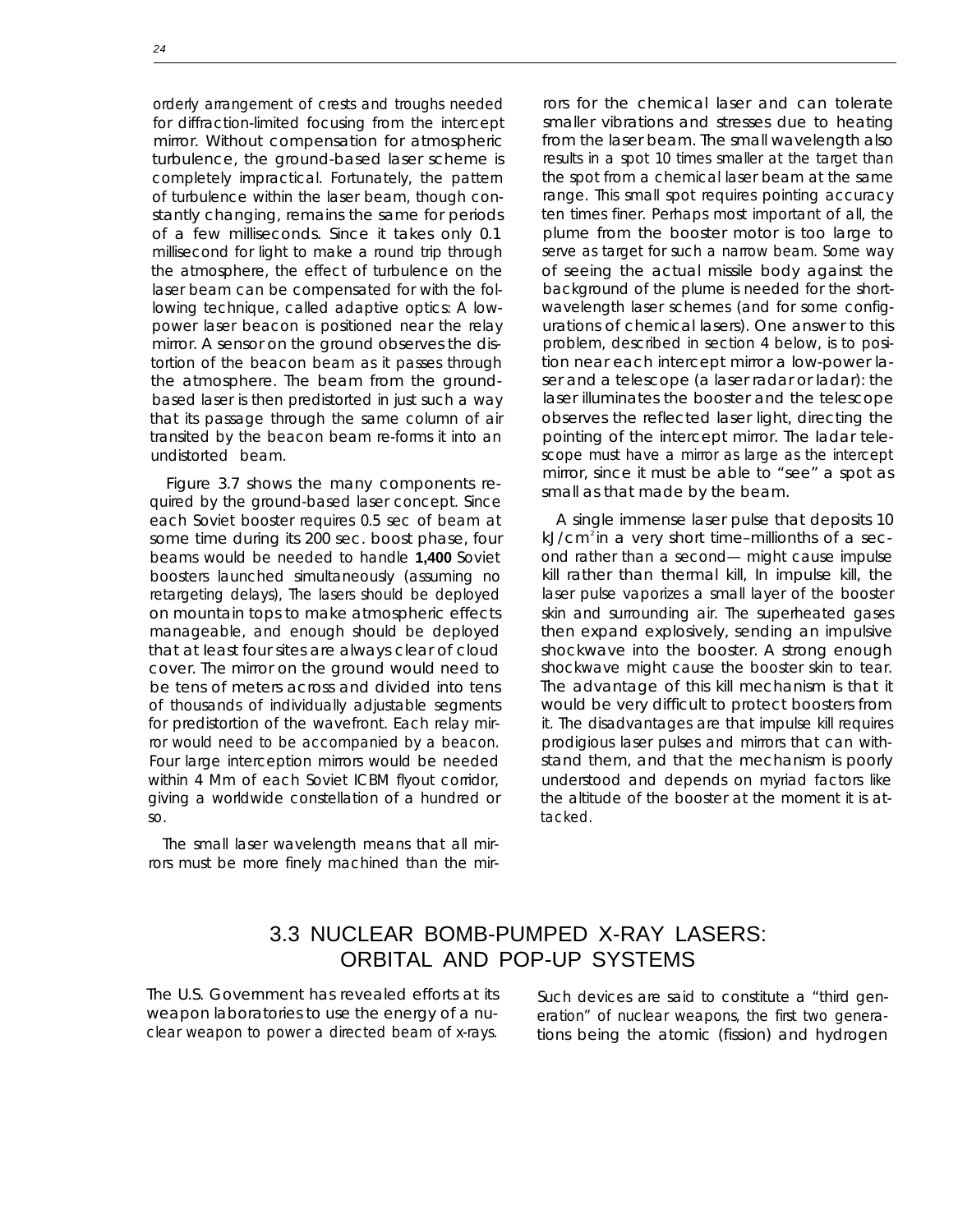(fusion) bombs. Each succeeding generation represented a thousandfold increase i n destructive energy, from a ton of high explosive to a kiloton fission weapon to a megaton fusion weapon. The third generation weapon uses the same amount of energy as the fusion weapon, but directs much of that energy toward the target rather than allowing it to escape in all directions. At the target, therefore, the energy received is much greater than the energy that would be received from a hydrogen bomb at the same range.

x rays lie just beyond ultraviolet light on the electromagnetic spectrum and have wavelengths about a thousand times smaller than visible light (see fig. 3.1 ). Compared to the infrared, visible, and ultraviolet lasers in the previous sections, the x-ray laser produces much more energy from its bomb pump, but the energy is spread out over a larger cone. The lethal ranges for boosters turn out to be roughly comparable for all these types of directed-energy device. Obviously the x-ray laser delivers all its energy in one pulse, so there is no question of dwell time on the target. Very short-wavelength x-rays penetrate some distance into matter (witness dental and medical x-rays), but the longer-wavelength x-rays produced by a laser device do not penetrate very far into matter or into the atmosphere.

orbiting and ground-based "pop-up" systems have been proposed as ways to make use of the x-ray laser for boost phase BMD. Both of these schemes have attractive features but also serious drawbacks. It could well be that the x-ray laser device, if a powerful one can eventually be built, will be more useful in other strategic roles than boost-phase BMD.

#### X-Ray Lasers

Little has been revealed about the characteristics of the bomb-pumped x-ray laser being studied by the United States (the so-called Excalibur device), but some general information can be deduced from the laws of physics and, to a lesser extent, from the scientific literature here and in the Soviet Unions



**Figure 3.8 In an x-ray laser, a rod of Iasant material is pumped to upper energy states by a nuclear bomb. Those cascades of downward transitions that travel lengthwise build up more energy than sideways-going cascades. As a result, most of the energy emerges from the ends of the rod into a cone with divergence angle equal to twice the rod width divided by its length. Source: Author**

The pumping source for the x-ray laser is a nuclear bomb. The radiant heat of the born b raises electrons to upper energy levels in atoms of Iasant material positioned near the detonation (the chemical nature of the Iasant material has not been revealed). As the electrons fall back again to lower levels, it can happen that for a moment many atoms are in a given upper level and few in a lower level; this is the necessary condition for Iasing from the upper level to the lower level. The wavelength of the emitted x-ray is determined by the energy levels involved. The wavelength of the laser under study in the United States is classified. We will use a round number of 1 nm.

Since x-rays are not back-reflected by any kind of mirror, there is no way to direct the x-rays into a beam with optics like the visible and infrared lasers. Nonetheless, some direction can be given to the laser energy by forming the Iasant material into a long rod. Recall that a laser beam builds up when light from one Iasant atom stimulates the upper-to-lower-level transition in another atom, which stimulates a third, and so on. The result is a cascade of light heading in same direction as the light from the original atom. The light pulse gets stronger and stronger as it traverses the Iasant medium stimulating more and more transitions. In a long rod of Iasant material, cascades that get started heading lengthwise down the rod are highly amplified by the time they leave the rod, whereas sideways-going cascades remain small. The result is that most of the laser energy

<sup>5</sup>F.<sub>v.</sub> Bunkin, V. 1. Derzhiev, and S. 1. Yakovlenko, Soviet Journal of Quantum Electronics 11 (8), August 1981, p. 981. R. C. Elton, R. H. Dixon, and J. F. Seely, Physics of Quantum Electronics 6 (1 **978),** p. 243. Michael A, Duguay, /&d., p. 557. **G.** Chapllne and L. Wood, Physics Today, June 1975, p. 40.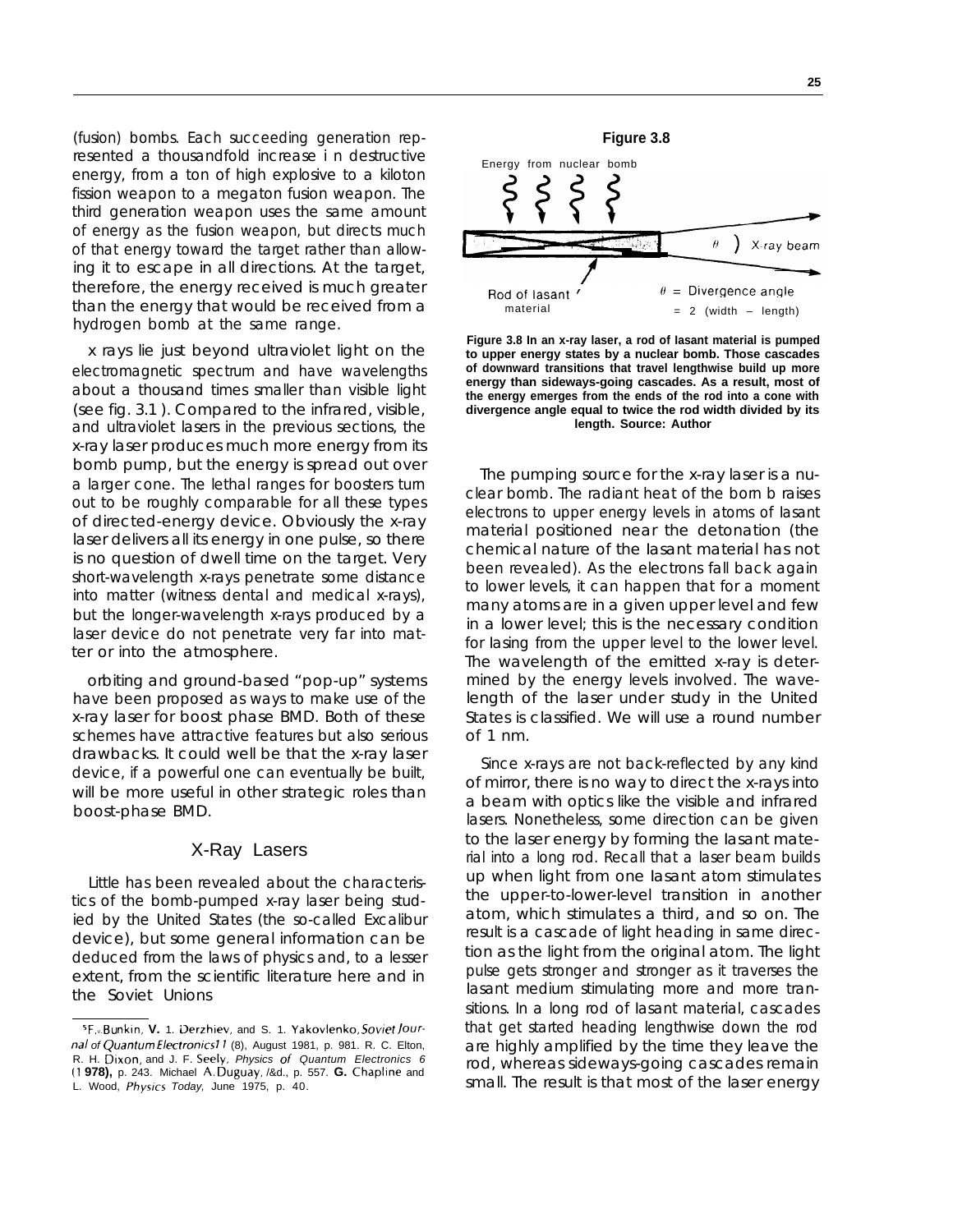emerges as a beam aligned along the rod axis (fig. 3.8).

The projected capabilities of the x-ray lasers being studied in the U.S. are classified; but it is fairly easy to determine the upper limit to how powerful such a laser could possibly be. Whether R&D will succeed in making such a perfect laser cannot be said. But it will become clear that something very close to the perfect laser is required for boost phase intercept, though a less successful development would still yield a potent antisatellite weapon.

A l-megaton nuclear weapon releases about 4 billion megajoules of energy. By surrounding the bomb with Iasant rods, most of this energy can be harnessed to pump the laser. Since the pumping mechanism for the x-ray laser is rather disorganized and wasteful, like the pumping mechanism for excimer lasers, at most a few percent of the bomb energy can be expected to end up in the laser beam.

The resulting 100 million megajoules or less of laser energy emerges from the rods into cones with relatively large divergence angle. It is easy to see why this divergence angle is much larger than the divergence angle obtained with the mirror-directed lasers treated in the previous section, The divergence angle is determined by the ratio of the width of the rod to its length, as in figure 3.8. A practical length for a rod is no more than about 5 meters. Making the rod thinner decreases the divergence angle, but beyond a certain point no further narrowing of the beam cone is possible. The limit arises from diffraction, just as with the infrared and visible lasers: the divergence angle of light emitted from an aperture (mirror, rod tip, or anywhere else) cannot be less than about 1.2 times the wavelength of the light divided by the diameter of the aperture. A very narrow rod therefore actually aggravates diffraction and produces a wide cone. Making the rod thinner results in no further narrowing of the beam when (1 .2) (wavelength) /(rod width)  $\cong$  (2) (rod width)/(rod length). For an x-ray wavelength of 1 nm and a rod length of 5 meters, this equation yields an optimum rod width of 0.06 mm and a minimum achievable (diffraction-limited) divergence angle of 20 microradians.

A 1-megaton bomb-pumped x-ray laser can therefore deposit no more than about 100 million megajoules into a cone no narrower than about 20 microradians. The x-ray pulse from detonating such a perfect laser would deposit about 300 kJ/cm<sup>2</sup>over a spot 200 meters wide at 10 Mm range.

#### Interaction of X-rays with Matter

X-rays of 1 nm wavelength do not penetrate very far into matter: all the energy from such a laser would be absorbed in the first fraction of a millimeter of the aluminum skin of a missile. This paper-thin layer would explode, sending a shockwave through the missile. Thus the x-ray laser works by impluse kill.

Another consequence of the opacity of matter to x-rays is that the laser beam would not propagate very far into the atmosphere. The altitude to which the beam would penetrate depends on the precise wavelength, which is classified. For the nominal 1 nm wavelength described above, boosters below about 100 km would be quite safe from attack. If the wavelength were much shorter, the x-rays would penetrate lower, reaching perhaps 60 km altitude or so. In what follows, it will be assumed that boosters are safe from x-ray laser attack below about 80 km.

One last consequence of the physics of x-ray interaction with matter is noteworthy. When an atom of matter absorbs an x-ray, it emits an electron. As x-rays are absorbed, it becomes harder and harder to remove successive electrons. Finally further x-rays cannot remove further electrons, and the matter becomes transparent. This phenomenon, called bleaching, means that a strong x-ray laser beam can force its way through a column of air by bleaching the column, but a weak laser beam is completely absorbed. An xray laser in the atmosphere might therefore be able to attack an object in space because the beam is intense enough in the vicinity of the laser to bleach the air, whereas an x-ray laser in space could not attack objects within the atmosphere. This fact bodes ill for defensive spacebased x-ray lasers attacked by similar lasers (or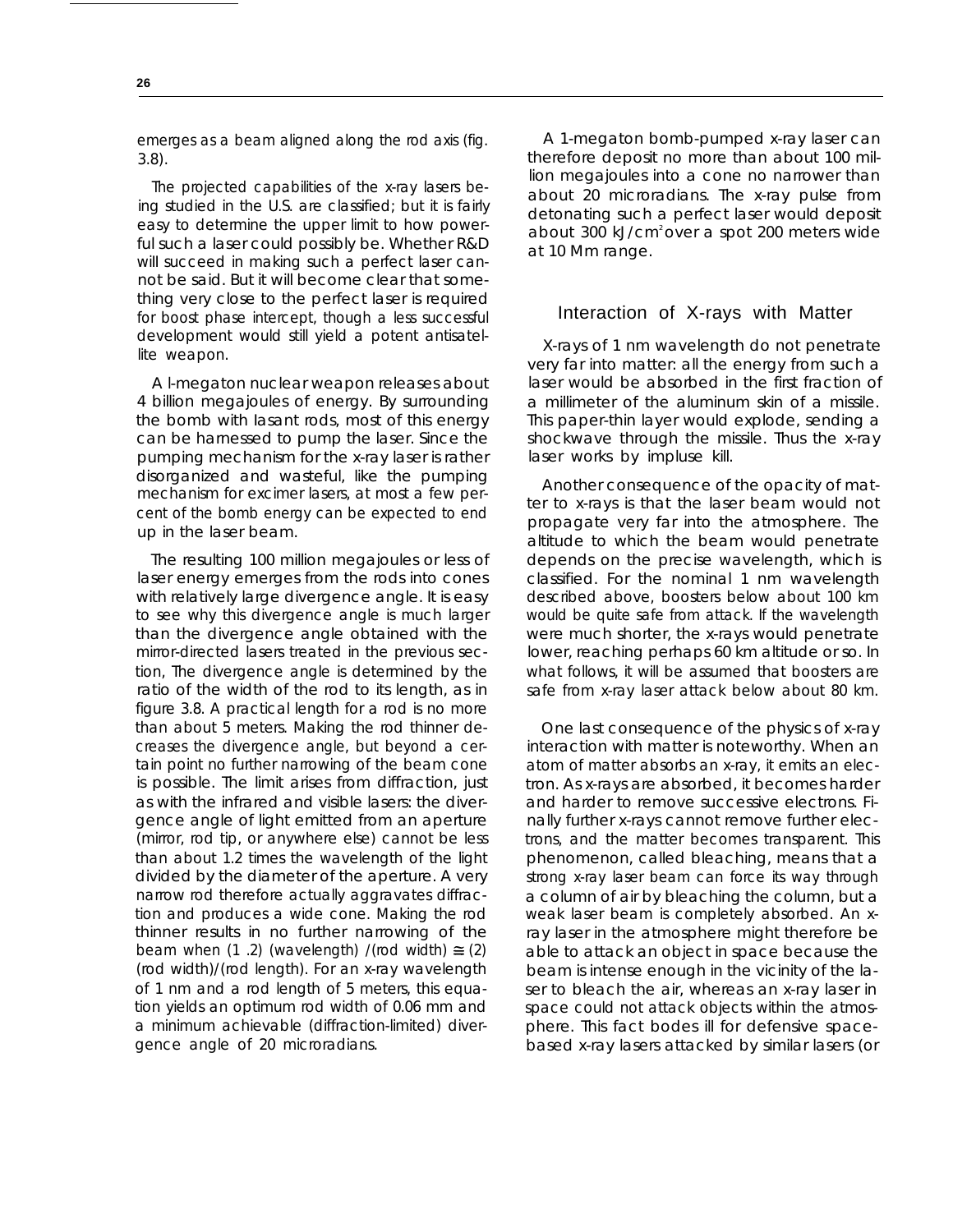even weaker ones) Iaunched from the ground by the offense.

—

As with visible and infrared lasers, the lethality of a n x-ray laser is subject to large uncertainties. The proper order of magnitude for the amount of x-ray energy per square centimeter that needs to be deposited on the side of a booster to damage it can be estimated fairly easiIy. But the actual hardness of a booster would depend on many design details in a way that is not fully understood at this time. A simple calculation indicates that 20 ki/cm<sup>2</sup> is a reasonable number to take for the hardness of a booster. This is about the same as for impulse kill by visible laser. An RV would be harder, and a satellite softer.

#### Orbital Defense Concept

The "perfect" x-ray laser whose characteristics were deduced above would be capable of intercepting a booster from geosynchronous orbit 40,000 km above the Earth. One laser would be needed for each Soviet booster. At lower altitudes, the rods surrounding the bomb could be gathered into several bundles and each bundle aimed at a different booster. At these lower altitudes, though, the absentee problem means that roughly one x-ray laser device would still need to be placed in orbit for each Soviet booster. Though the x-ray lasers are small and light compared to a chemical laser, the cost tradeoff involved in launching a new laser every time the Soviets deploy a new ICBM is obviously not a tolerable one for the United States.

The x-ray laser can attack the boosters after they have left the protective atmosphere but before burnout. Simultaneous launch of all Soviet boosters is not a problem for x-ray lasers in

In reality, not all the deposited energy couples to the booster n t h is way A more careful calcu tat ion of this lessened coupling 1asbeen performed by Hans Bet he (private com m u n Ication).

the way it is a problem for chemical lasers that must dwell on each target before passing on to the next. Fast-burn boosters are Iikewise not a crippling problem for an orbiting x-ray laser system *unless* they burn out before they leave the atmosphere, Other countermeasures, most notably the vuInerability of U.S. orbital x-ray lasers to Soviet x-ray lasers, are treated in section 5.

## Pop-Up Defense Concept

The pop-up concept represents an attempt to avoid the one-laser-per-booster cost exchange and the vulnerability associated with basing the lasers in space (though crucial sensors remain space-based even in the pop-up scheme). The small size and light weight of the bomb-pumped lasers makes it possible to consider basing them on the ground and launching them into space upon warning of Soviet booster launch.

Figure 3.9 shows why basing the pop-up lasers in the United States is not practical. During the 200 seconds or so of burn time of a Soviet MX-



Figure 3.9 X-ray lasers launched from the United States on warning of Soviet ICBM launch would have to climb at least as high **as the line of fire shown in the figure within three minutes to intercept an MX-like Soviet ICBM. Such a huge fast-acceleration defensive booster would be many times larger than the Saturn** V **that took astronauts to the moon. Source: Author**

**I**,  $h_{A \mid \text{M}}$  letor softhammer blow applies a n im pulse Per un it area Dt about 1 () ktaps(0, 5 kg hammer head, 5 m/see stri king velocity,  $3$  cm radius contact area; 1 tap = 1 dyne-see/cm'). To apply an m pulse of this strength to the entire side of an ICBM booster relulres a fluence F, whose order of magnitude can be estimated is follows: The cold mass absorption length (a) for 1 n m x-rays is ~ bout () 5 m I <sup>I</sup> <sup>I</sup> lgrams/cm2. If a <sup>I</sup> I the energy absorbed by the paperhin absorbing layer were converted to kinetic energy, the boil-off /elocity wou Id be (F/a)", meaning a n impu Ise per unit area of or- $\text{der}(\mathsf{Fa})^{\frac{1}{2}}$ , 10 ktaps is therefore produced if F =20 kJ/cm<sup>2</sup>,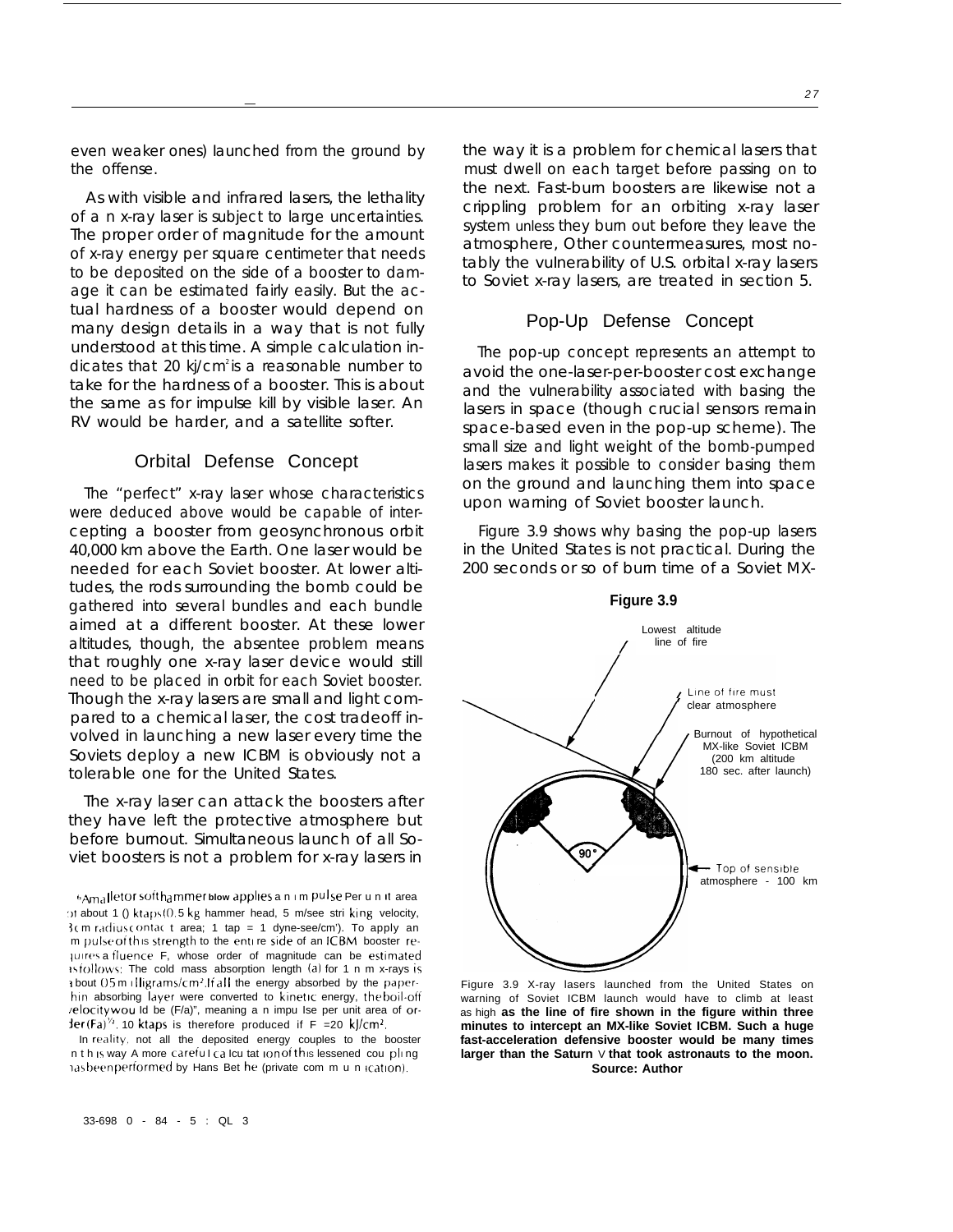like ICBM, the U.S.-based pop-up lasers would have to cl mb high enough to see the Soviet boosters over the Earth's horizon and have a lineof-fire unobstructed by the absorbing atmosphere. Climbing so high so fast requires a booster for the x-ray lasers that is many thousands of times larger than the Saturn V rocket that carried U.S. astronauts to the Moon.

If the British Government allowed the U.S. Government to base x-ray lasers in the United Kingdom, the lasers would be separated from Soviet ICBM silos by only 45 degrees of arc rather than 90 degrees as with U.S. basing. Even so, popping up to attack an MX-like Soviet booster would require an enormous fast-burn booster for the x-ray laser and would put it into position to attack the Soviet booster only seconds before burnout. If the Soviets depressed the trajectory or shortened the burn time of the offensive booster very slightly, or if the United States suffered any delay whatsoever in launching the defensive boosters after Soviet launch (instantaneous warning), this hypothetical U.K.-based system would be useless.

A final possibility would be launch of defensive lasers from submarines stationed immediately off Soviet coasts—in the Kara Sea or Sea of Okhotsk, separated from Soviet silos by about 30 degrees of arc–on SLBM-sized fast-burn boosters. With instantaneous warning, a sea-based laser might be able to climb to firing position a few seconds before burnout of a Soviet MX-like ICBM and would enjoy almost an entire minute of visibility to a slow-burning, high-burnout-altitude booster like the SS-18. Because of the short range, each bomb-pumped laser of the perfect design described above could attack many (over 100) boosters using many individual Iasing rods. Such efficiency could well be essential, since a submarine cannot launch all its missiles simultaneously and might only be able to fire one defensive missile in the required few seconds. If the MX-like Soviet boosters were flown on slightly depressed trajections, if warning were not communicated to the submerged submarine promptly, if a human decision to launch defensive missiles were required, or if the Soviets deployed boosters that burned faster than MX, the sub-Iaunched system would be nullified, Last, submarine patrol very near to Soviet shores suggests the possibility of attacking the submarine with shore-based nuclear missiles as soon as its position has been revealed by the first defensive launch. Other countermeasures are discussed in Section 5.

## 3.4 SPACE-BASED PARTICLE BEAMS

Beams of atomic particles would deposit their energy within the first few centimeters of the target rather than at the very surface as with lasers. The effects of irradiation with the particle beam could be rather complex and subtle and would probably depend on design details of the attacking Soviet booster. The result is uncertainty of several factors of ten in the effective hardness of an ICBM booster to beam weapon irradiation.

Only charged particles can be accelerated to Two features of neutral particles beams domi form high-energy beams, but a charged beam ate their promise as boost phase intercept weap would bend uncontrollably in the Earth's mag- ons (leaving aside entirely the issue of counter netic field. (There is one theoretical exception to measures). The first is the uncertain lethality o

neutral particle beams, consisting of atomic hydrogen (one electron bound to one proton) deuterium (one electron, one proton, one neutron), tritium (electron, proton, two neutrons) **01** other neutral atoms are considered. To produce a neutral hydrogen (H°) beam, negative hydro gen atoms (H –) with an extra electron are accel erated; the extra electron is removed as the beanemerges from the accelerator,

this statement, described below.) For this reason the beam. The second is the fact that the bear-r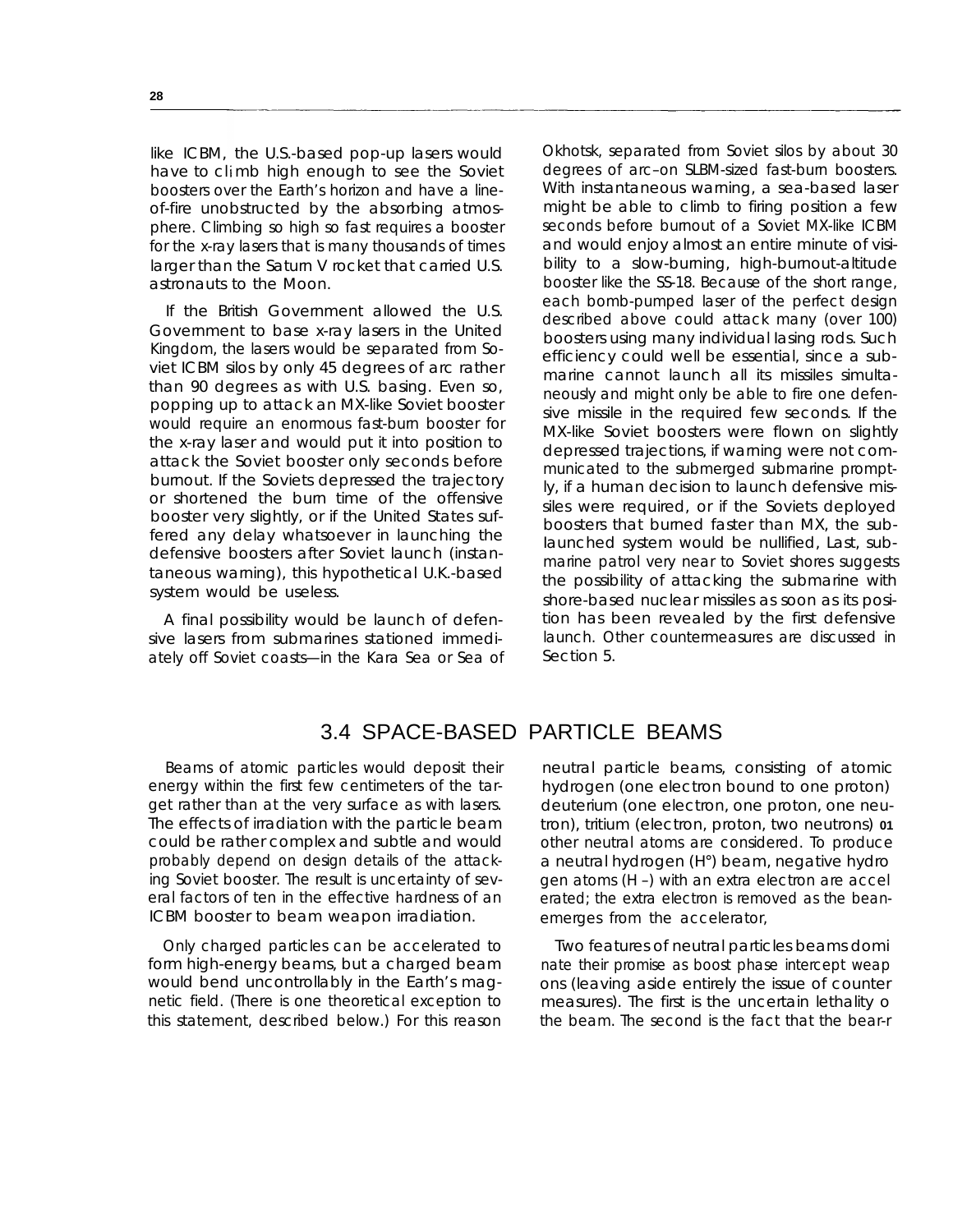cannot propagate stably through even the thinnest atmosphere and must wait for an attacking booster to reach very high altitude.

#### Generating Neutral Particle Beams

The accelerator that accelerates the negative hydrogen ion is characterized by its current in amperes, measuring the number of hydrogen ions per second emerging from the accelerator; and by the energy of each accelerated ion in electron volts (eV;  $1 \text{ eV} = 1$  watt per ampere). Multiplying the current by the energy gives the power of the beam, so that a l-amp beam of 100 MeV particles carries 100 MW of power. Groundbased high-current accelerators and groundbased high-energy accelerators have been built and are operated daily in laboratories. One of the challenges for neutral particle beams as weapons is that they require both high current and high energy. Another challenge is to provide multimegawatt power sources and accelerators in a size and weight suitable for space basing.

Magnets focus and steer the beam as it emerges from the accelerator. The last step is to neutralize the beam by passing it through a thin gas where the extra electron is stripped off in glancing collisions with the gas molecules, forming HO from H-. The divergence angle of the beam is determined by three factors. First, the acceleration process can give the ions a slight transverse motion as well as propelling them forward. Second, the focusing magnets bend low-energy ions more than high-energy ions, so slight differences in energy among the accelerated ions lead to divergence (unless compensated by more complicated bending systems). Third, the glancing collisions that strip off the extra electron give the H atom a sideways motion. This last source of divergence

| Table 3.2.—Neutral Particle Beam Divergence Angle |  |  |  |
|---------------------------------------------------|--|--|--|
|---------------------------------------------------|--|--|--|

|                      | Н"                            | т"  |
|----------------------|-------------------------------|-----|
| 100 MeV<br>$500$ MeV | 3.6 microradians $2.0$<br>1.4 | 1 N |

Divergence **angle introduced by stripping electrons from a beam of negative hIydrogen or tritium ions to produce a neutral beam This source of divergence j an unavoidable consequence of the Heisenberg uncertainty principle applied o the sudden stripping of the electron If the satellite. based accelerator of the egative tons were absolutely perfect, this amount of divergence would remain** SOURCE Author SOURCE Author SOURCE Author SOURCE Author

is unavoidable and, by the Heisenberg uncertainty principle, cannot be controlled or compensated. It sets a lower limit on the divergence angle achievable with this method of producing neutral particle beams. Table 3.2 shows the divergence angle resulting from this third source, assuming perfect control of the first two sources. The divergence cone from a neutral particle beam is therefore about 10 times larger than the beam from the chemical laser of section 3.1 and 10 times smaller than from the x-ray laser of section 3.3.

A 100 MeV, 0.5 amp neutral tritium **(T°)** beam thus directs 50 MW of power into a cone of divergence angle 2 microradians, producing a spot 10 meters across at 5 Mm range. A target within this spot receives only 65 watts/ $\text{cm}^2$ , requiring 1.5 seconds of dwell time to deposit only 100 J/cm<sup>2</sup>.

### Booster Vulnerability to Particle Beams

As soon as the neutral particle beam hits the target, the remaining electron is stripped off, leaving the energetic proton (or deuteron or triton) penetrating deeply into the target. The proton scatters electrons in its path, giving up a small amount of its energy to the electron in each collision. When it has given up all its energy, it stops. For most of its path, it deposits energy uniformly. Thus if a 100 MeV **TO** beam penetrates 4 cm into the propellant in a missile, it deposits about 25 MeV along each cm. Protons penetrate more deeply than tritons of the same energy, and all particles penetrate more deeply as they are given more energy (table 3.3).

| Table 3.3.-Penetration Range of Neutral     |  |
|---------------------------------------------|--|
| Particle Beams Into Matter (in centimeters) |  |

|                                                 | н"  |      |     | Т٥                              |  |
|-------------------------------------------------|-----|------|-----|---------------------------------|--|
|                                                 |     |      |     | 100 MeV 250 MeV 100 MeV 250 MeV |  |
| Solid propellant or                             |     |      |     |                                 |  |
| high explosive                                  |     |      |     |                                 |  |
| (density $1.0 \,$ qm/cm <sup>3</sup> ) $9.5 \,$ |     | 46.6 | 4.2 | 20.2                            |  |
| Aluminum                                        | 3.5 | 17.2 | 1.6 | 7.6                             |  |
| Lead 0.8                                        |     | 3.9  | 0.4 | 1.7                             |  |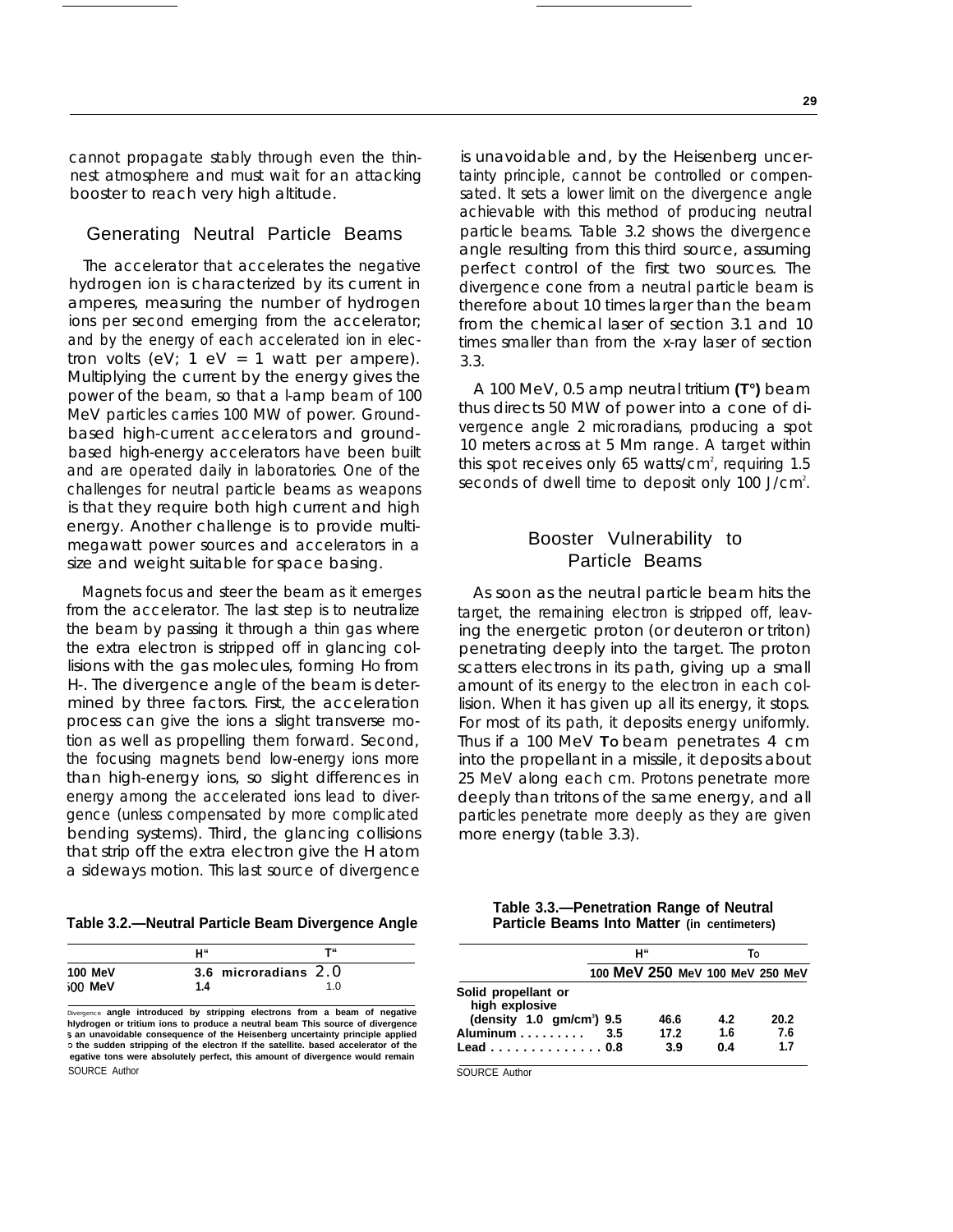

**Figure 3.10 A neutral particle beam penetrates farther into an aluminum target than into a lead target but deposits the same energy per gram. Though the energy per gram needed to melt aluminum is well known, the utility of particle beam BMD concepts rests on the less certain destructive effects at lower levels of irradiation. Source: Author**

**Table 3.4.—Effects of Particle Beam Irradiation**

| Harmful effect                                                                        | <b>Energy deposition</b><br>(Joules per gram) |
|---------------------------------------------------------------------------------------|-----------------------------------------------|
| Disruption of electronics<br>Destruction of electronics<br>Detonation of propellants, | $0.01 - 1.0$<br>10                            |
| high explosive<br>Softening of uranium                                                | 200                                           |
| and plutonium<br>Melting of aluminum.                                                 | hundreds<br>1.000                             |

**Approximate energy deposition (radiation dose) required to produce various harm. ful effects in components of a missile booster and its payload Many other effects, such as melting of glue and plastic and rate-dependent effects, might also be Important SOURCE Author**

The target electrons that recoil from collisions with beam particles eventualy stop, and their energy appears as heat. The 100 MeV T° beam described above, depositing  $100$  J/cm<sup>2</sup> on an aluminum target, penetrates to a depth of 1.6 cm. The 1.6 cubic centimeter volume of aluminum **that absorbs this 100 joules** of energy weighs about 4 grams. The **effect** of the **beam is therefore to deposit about** 25 joules per gram throughout the first 1.6 cm of the target. The penetration depth is inversely proportional to the density of the absorbing material, so the same beam on a lead target would not penetrate as far but would

#### **deposit the same energy** *per gram* **as it** did **in aluminum (fig.** 3.1 O).

The destructive effects of penetrating particle beams are therefore expressed in joules/gram deposited within the target rather than in joules/ $\text{cm}^2$ on the surface of the target as with lasers. Table 3.4 shows the energy deposition needed to produce certain harmful effects. Melting the target is straightforward, but for the other effects at lower levels of irradiation the criteria are less clear. Heat effects in solid booster propellants and in the high explosive and special nuclear materials i n warheads depend on the design of the target. Effects on electronics, particularly transient disruption of computer circuits when electrons are scattered by a passing proton, are poorly known and doubtless quite complicated and specific to the target. Other components not shown in table 3.4 —plastics, glue, guidance sensors– make for a very complicated analysis. What is more, the particle beam might have to suffer the attenuation of passage through, say, two layers of aluminum and a layer of plastic before reach ing a sensitive component.

Uncertainties in the destructive or disruptive effects of small amounts of radiation from a par ticle beam weapon is the principal obstacle to stating what energy, current, and divergent angle would make this concept a candidate for boost-phase intercept.

Shielding to protect components from a neutra particle beam would necessarily be heavy but could still be an attractive countermeasure. It discussed in Section 5.

## An Orbiting Neutral Particle Beam System

A critical limitation of neutral particle beam is that they cannot be aimed through even the thinnest atmosphere—air so thin that even the <sup>~</sup> ray laser beam could pass through easily. A neutral beam could not attack a Soviet booster unt the booster reached at least 760 km altitude (ve sus about 80 km for the x-ray laser)<sup>7</sup>. Collision

The stripping cross section on oxygen is about 1.5 megabarr Elastic scattering can also be important for beam loss, since the  $R\Lambda$ scattering angle can be larger than the beam divergence. The auth is Indebted to Dr. George Gull lespe of Physical Dynamics, Inc. in La Jolla for resu Its of his Born approximation cross section calculations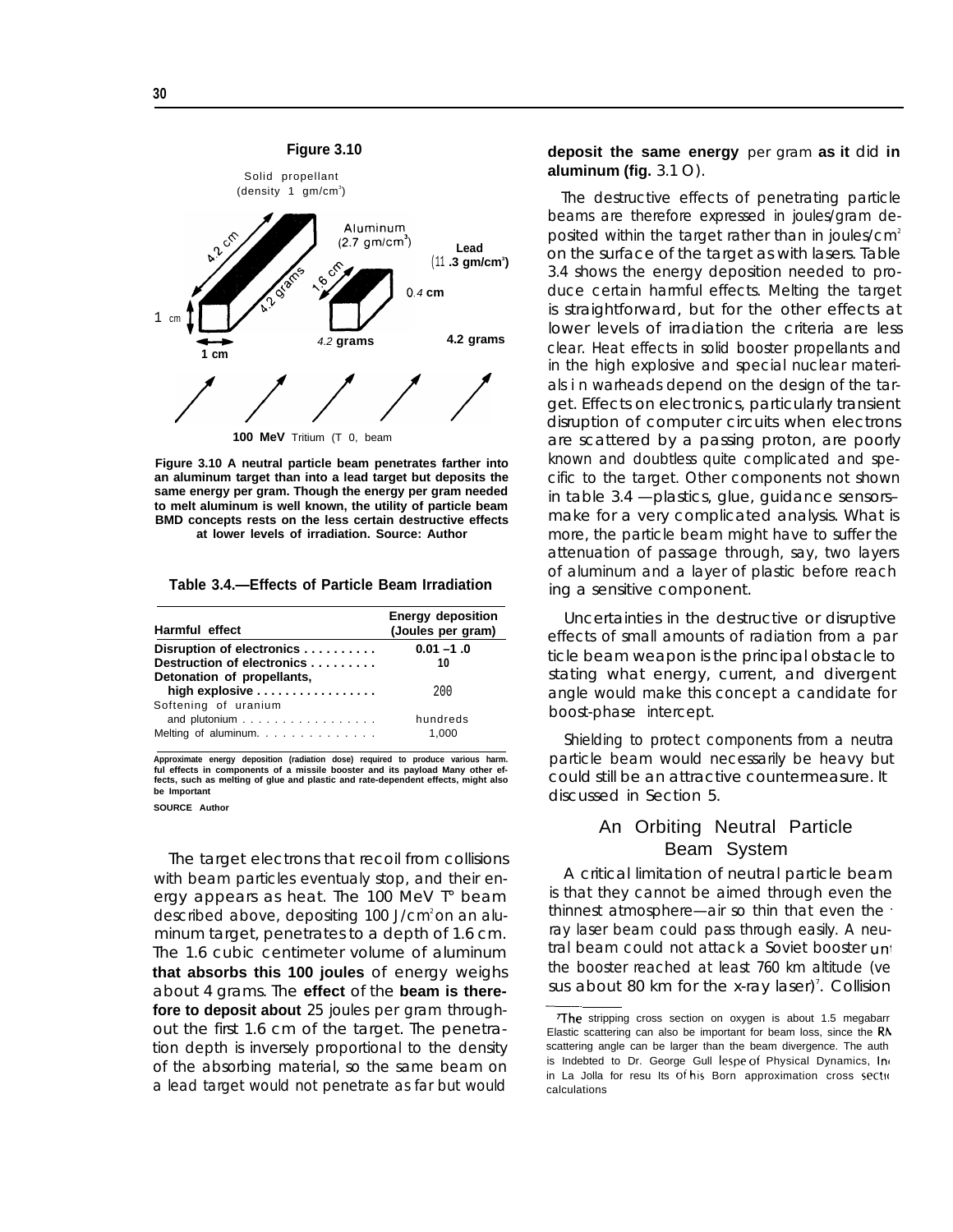between air molecules and H° strip the electron from the Hº, and gradually all the remaining protons spiral off the beam axis into 200 km wide circles under the action of the earth's magnetic field.

An MX-like Soviet booster could be attacked between 160 km altitude and burnout at 200 km, a period of about 10 seconds. This short attack window means that the neutral beam cannot afford to dwell for long on each booster.

It is impossible to state with confidence the resilience of an ICBM booster to irradiation with a neutral particle beam. But it is likely that faith would have to be placed in degradation of electronics and other subtle effects, rather than in gross structural damage, for the beam weapon to stand a chance as an economical defense system (ignoring the issue of countermeasures entirely).

Consider again a battle station producing a 0.5 ampere beam of 100 MeV tritium (T°) atoms with 2 microradian divergence. This beam carries 400 watts/cm<sup>2</sup> at 2 megameters range. To do structural damage to the outer few centimeters of a missile's body might take some 2 kJ/cm<sup>2</sup> (depositing 500 J/gin in 1.6 cm depth of aluminum, for instance), requiring 5 seconds of dwell time at this range. Since the available dwell time is only about 10 seconds, each beam could handle only two boosters. With a constellation size of almost 100 for 2 Mm range (fig. 3.4), this kill criterion results in a preposterous system where the U.S. deploys 50 space-based accelerators for every one Soviet booster deployed in one region of the U.S.S.R.

If the assumed Soviet booster hardness is reduced by 100 times, corresponding perhaps to transient upset of unshielded electronics, each satellite can destroy 200 boosters at 2 Mm range, meaning an overall tradeoff of one U.S. accelerator deployed for each two Soviet boosters deployed. Alternatively, the constellation can be thinned out to an effective range of 5 Mm, where each satellite at this range can destroy only 32 boosters but the constellation size is only about 16—still a one-to-two trade of battle stations for Soviet boosters. Such a system scarcely seems promising in terms of cost exchange.

—

obviously the neutral particle beam would stand no chance of intercepting a fast-burn booster that burns out well within the protective atmosphere. Even an MX-like booster that flew a slightly depressed trajectory wouId be invulnerable.

#### A Theoretical Electron Beam System

Physical theory<sup>8</sup>holds out the prospect of one other type of beam besides the neutral particle beam. Under certain circumstances, an electron beam might be able to propagate through the extremely thin air of near-earth space without bending. In this scheme, a laser beam would first remove electrons from air molecules in a thin channel stretching from the battle station to the target, leaving a tube of free electrons and positive ions. The high-energy, high-current electron beam would then be injected into the channel. The beam electrons would quickly repel the free electrons from the channel, leaving the beam propagating down a positively charged tube. The attractive positive charge would prevent the electrons from bending off the beam path under the influence of the geomagnetic field and would also prevent the mutual repulsion of electrons within the beam from causing the beam to diverge. The result would be straight-line propagation to the target, where their effect would be similar in most respects to the neutral particle beam. This scheme will not work for a proton beam.

The physics of intense beam propagation through thin gases is so complex that experiments will be needed to determine whether this concept is even feasible in principle. If so, the concept would resemble the neutral particle beam, with the added requirement for the channel-boring laser and perhaps the ability to intercept boosters at slightly lower altitudes than the neutral counterpart.

 $8_{\scriptscriptstyle{\text{R}}}$ , B. Miller, The Physics of Intense Charged Particle  $Beams$ , New York, 1982, ch. 5.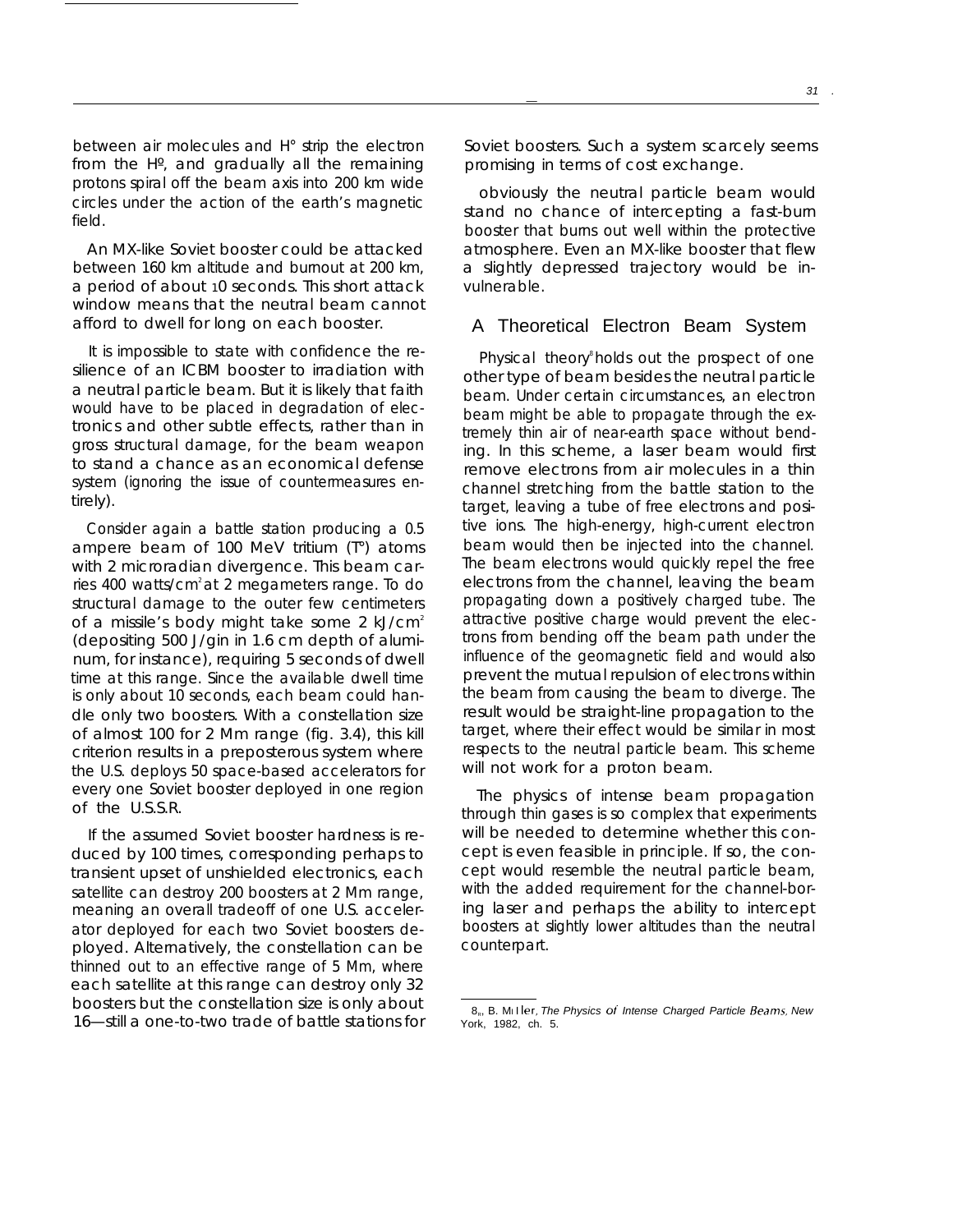## 3.5 SPACE-BASED KINETIC ENERGY WEAPONS

Kinetic energy is the name given to the energy of a moving projectile. Use of this term makes ordinary weapons using aimed projectiles into "directed kinetic energy" weapons.

The phenomenology of high-velocity collisions between a projectile and a structure like a booster is surprisingly complex, but in general lethality is not an issue for kinetic energy boost phase intercept concepts. Rather, the problem is getting the projectile from its satellite base to the ascending booster in time to make an intercept. Schemes where the projectile is carried by a small rocket launched from the satellite suffer most directly (leaving aside countermeasures) from a combination of the large number and large size of the rockets needed for adequate coverage. **I n** particular, the most conspicuous public example of the kinetic energy approach, the High Frontier Project's Global Ballistic Missile Defense (GBMD) concept, has extremely limited capability for boost phase intercept of current Soviet ICBMs and would have no capability at all against a future generation of MX-like boosters.

## Kinetic Energy Concepts

Rocket attack of ICBM boosters is obviously not as novel as beam attack, but it entails rather more complexity than appears at first blush. The rocket needs radio or other guidance by long-range sensors on its carrier satellite (or other satellites) to direct it to the vicinity of its target, since it is impractical to put a long-range sensor on each rocket. Once in the vicinity of the target booster, the interceptor needs some form of terminal homing sensor and rather sizeable divert rocket motors. Homing on the plume of the ICBM booster is not straightforward, since attacking the plume will obviously not harm the booster: the booster body must be located in relation to the plume. These complications introduce opportunities for offensive countermeasures.

An alternative to rocket propulsion would be to expel the homing vehicles at high velocity from a gun. So-called rail guns use a clever scheme

to convert electrical energy to projectile kinetic energy. Since a 10 kilogram projectile ejected with 5 km/see velocity carries 125 megajoules of energy (the amount of energy expended by a 25 megawatt chemical laser in 5 seconds of dwell on a booster), the power requirements of the gun schemes are imposing. Providing chemical fuel or explosives to power a gun therefore involves the same magnitude of on-orbit weight as the chemical laser.

Doing away with the homing sensor and replacing the guided projectile with many small fragments is not an attractive alternative, since the needed fragments end up weighing far **more than the guided projectile.**

#### **The Importance of Projectile Velocity**

In the 300 or so seconds from launch to burnout of a slow-burning booster like the SS-18, the defensive rocket or other projectile must fly from its satellite to the path of the booster. Such a booster burns out at about 400 km altitude, so if the projectile wishes to use the entire 300 seconds of boost phase to travel to its quarry, it must make its intercept at 400 km altitude.

Suppose now that the projectile's rocket or gun launcher can give it a maximum velocity of 5 km/see with respect to the carrier satellite. In the 300 seconds of available travel time to its target, the projectile cannot fly more than (5 km/see) **x** (300 see) = 1.5 Mm from its carrier. Each carrier therefore has an effective range of 1.5 Mm (fig. 3.1 la).

Referring to figure 3.4, a constellation of about 240 carrier satellites are needed for continuous coverage of the Soviet Union. Since Soviet ICBMs are spread over much of the country, 10 or so of the carrier satellites might be able to participate in a defensive engagement. The absentee ratio is therefore about 24, The 10 satellites over the U.S.S.R. **at** the moment of a massive Soviet attack need to be able to handle all 1,400 boosters, meaning each satellite needs to carry 140 projectiles.

An idealized rocket accelerating a 15 kg guided projectile to 5 km/see velocity would need to weigh about 80 kg (a real rocket with this capa-

<sup>&</sup>lt;sup>9</sup>General Daniel O. Graham, The Non-Nuclear Defense of Cities: The High Frontier Space-Based Defense Against ICBM Attack (Cambridge: Abt Books, 1983).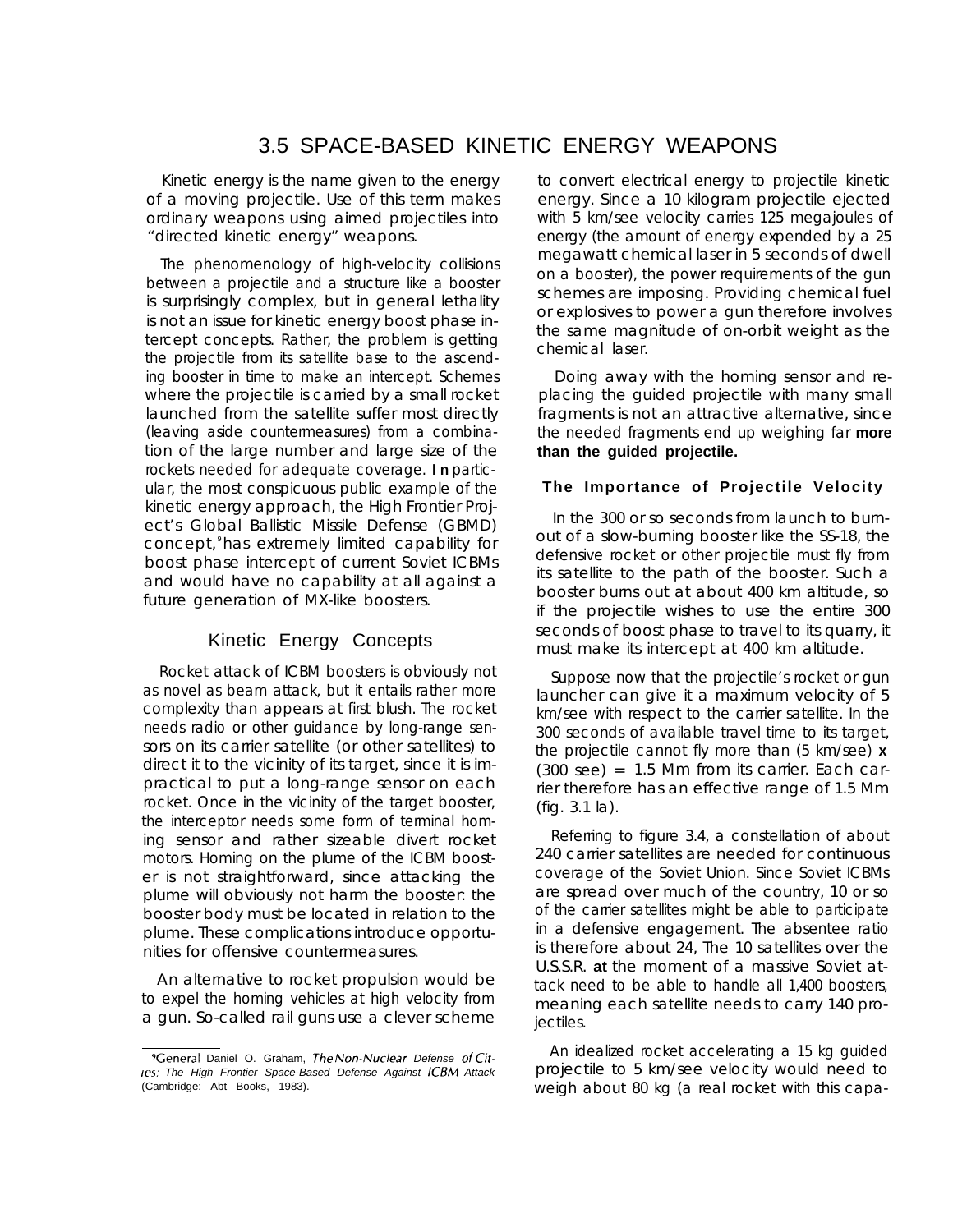

Figure 3.11 View from above (looking down on earth) of coverage by a satellite carrying kinetic energy boost-phase intercept vehicles. The satellite is deployed **in a** 400 **km orbit. At time t =0, offensive boosters are launched. The satellite can make intercepts by shooting downward or wait until the boosters rise to their burnout altitude and fire nearer to the horizontal. The longer after launch the intercept is made, the farther the rocket intercept vehicles can travel from the satellite to make the intercept. Smaller circles thus correspond to downward firing, larger circles to horizontal firing. The satellite moves from left to right in accordance with its 8 km/see orbital velocity. The area enclosed by all the circles taken together gives the total coverage of the satellite and determines how many satellites are needed in the worldwide constellation for continuous coverage of opposing ICBM fields. All dimensions are to same scale.**

**(a) The satellite-based kinetic energy interceptors are capable of 5 km/see velocity relative to the satellite. The attack is on a slow-burning Soviet SS-18.**

bility would weigh more like 200 kg). Each car**rier satellite must** therefore weigh (1 40) x (80) = 11,000 kg. Less than twice this weight can be carried by the space shuttle into the appropriate orbits, so establishing the total 240 satellite constellation requires over 120 shuttle launches in this highly idealized model with idealized rockets and weightless carrier satellites. (A more careful estimation of interceptor design would more than double this load.)

From this baseline, we can consider five excursions:



**(b) Same as (a), except the target is the faster-burning MX.**

1. Suppose the velocity capability of the interceptor is doubled to"1 0 km/sec, doubling the effective flyout range to 3 Mm. At this range, 48 satellites complete the constellation, with perhaps as many as eight of them in position to participate in the engagement. Each of the eight satellites must handle 175 Soviet boosters.

Doubling the velocity capability more than doubles the weight of the rocket required. The reason is simple: to increase the velocity requires more propellant, and the extra propellant must itself be accelerated, requiring yet more propellant. The rocket weight thus grows exponentially with velocity capability. The idealized 10 km/sec rocket weighs *420* kg. Each satellite carrying 175 rockets then weighs 75,000 kg and requires some five shuttle launches to orbit. The result is that over 200 shuttle launches are required to orbit the entire (idealized) defense system. Increasing the velocity capability is therefore no escape from large on-orbit weights.

2 The current Soviet ICBM force consists largely of slow-burning liquid-fueled boosters distributed widely over the Soviet Union. Consider the consequences for the U.S. kinetic energy defense system if the Soviets de-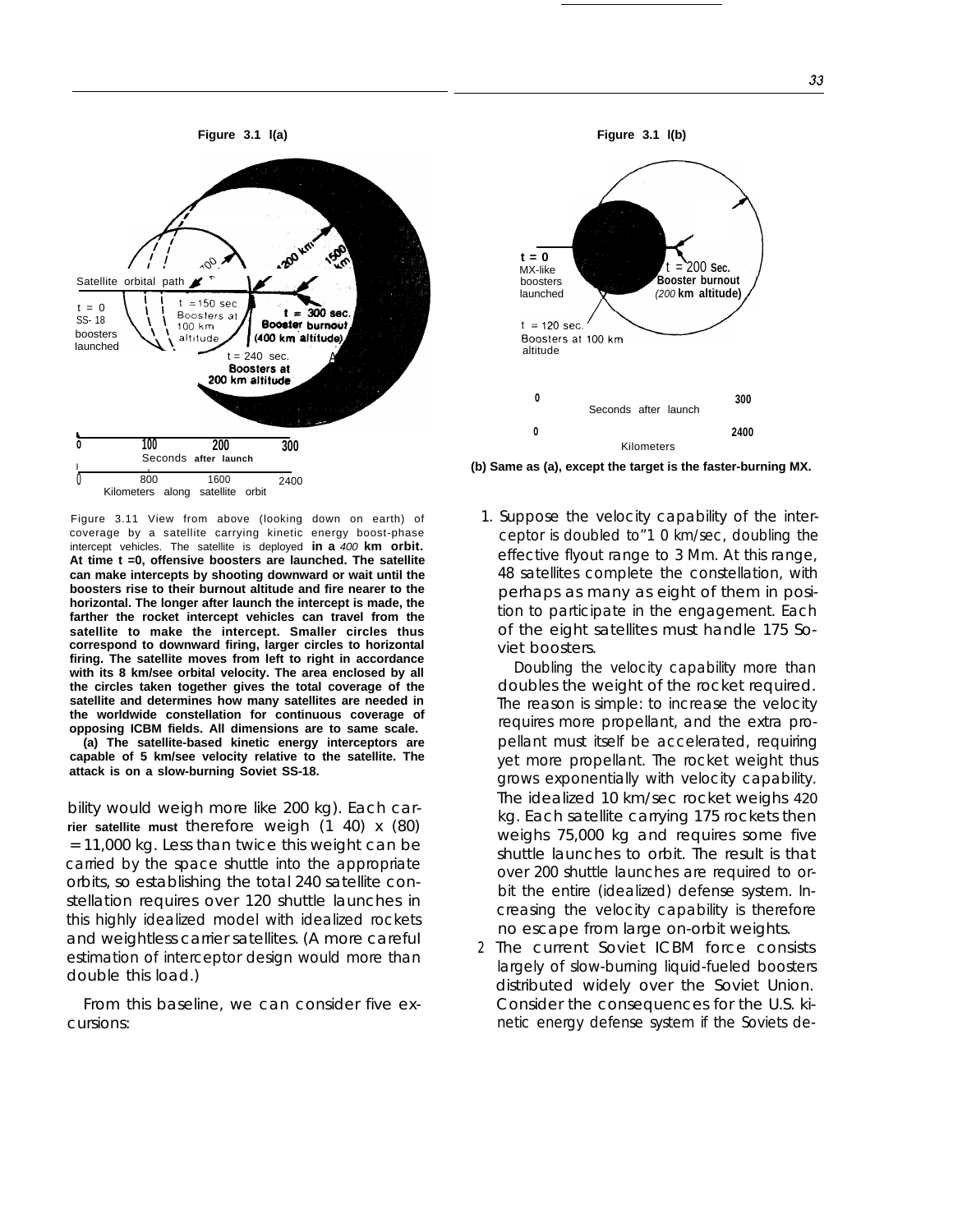

**(c) The High Frontier Global Ballistic Missile Defense (GBMD) concept, with intercept vehicles capable of only 1 km/see velocity relative to the satellite. Intercept of SS-18. In the actual High Frontier proposal, the satellites are in 600 km orbits, giving them even less coverage than shown here.**



**(d) The High Frontier concept has no capability whatsoever for boost-phase intercept of MX.**

ploy 100 faster-burning MX-like boosters in one region of the country, so that defensive interceptors have less time to fly to their targets and only one satellite overhead participates in the engagement. MX burns out 200 seconds after launch, so each satellite has an effective range of 1 Mm, requiring a constellation of 400 satellites (fig. 3.11 b).

Each satellite must carry the 100 80-kg rockets needed to handle the attack. An exchange ratio of four 8,000 kg U.S. defensive satellites for every Soviet offensive booster deployed is surely an economic advantage for the U.S.S.R.

- 3. Soviet deployment of 1,000 Midgetman-like boosters would require a compensating deployment of 400 U.S. satellites, each weighing at least 80,000 kg. A system that forces the United States to such a response is clearly absurd.
- 4. Soviet fast-burn boosters would be totally immune to the kinetic energy defense system. An interceptor on a satellite in 400 km orbit (lower orbits shorten satellite lifetimes because of atmospheric drag) could not even descend straight down to the fast-burn booster's 100 km burnout altitude in the required 50 seconds, much less have any lateral radius of action.
- 5. Intercepting SS-18 or MX post-boost vehicles is clearly easier, from the point of view of flyout velocities, than boost-phase intercept. Satellites at 700 km or so altitude would have 500 seconds to fly out to meet the bus when it ascended to their altitude, giving a 2.5 Mm lethal radius.

In conclusion, a rocket-propelled kinetic energy system acting against today's Soviet ICBM arsenal (with no Soviet countermeasures) would require many heavy satellites and would be a dubious investment for the U.S. Soviet deployment of MX-like or Midgetman-like boosters would nullify the United States defense or force the U.S. to large investments in new satellites.

## Analysis of the High Frontier Concept

The High Frontier Program<sup>10</sup> proposes a Global Ballistic Missile Defense (GBMD) using rocket propelled interceptors for boost phase intercept. This concept claims to have some utility, at least against the present Soviet ICBM arsenal.

The concept consists of 432 satellites (24 planes of 18 satellites in circular orbits inclined 65 degrees) at an altitude of 600 km. A velocity

IOlbld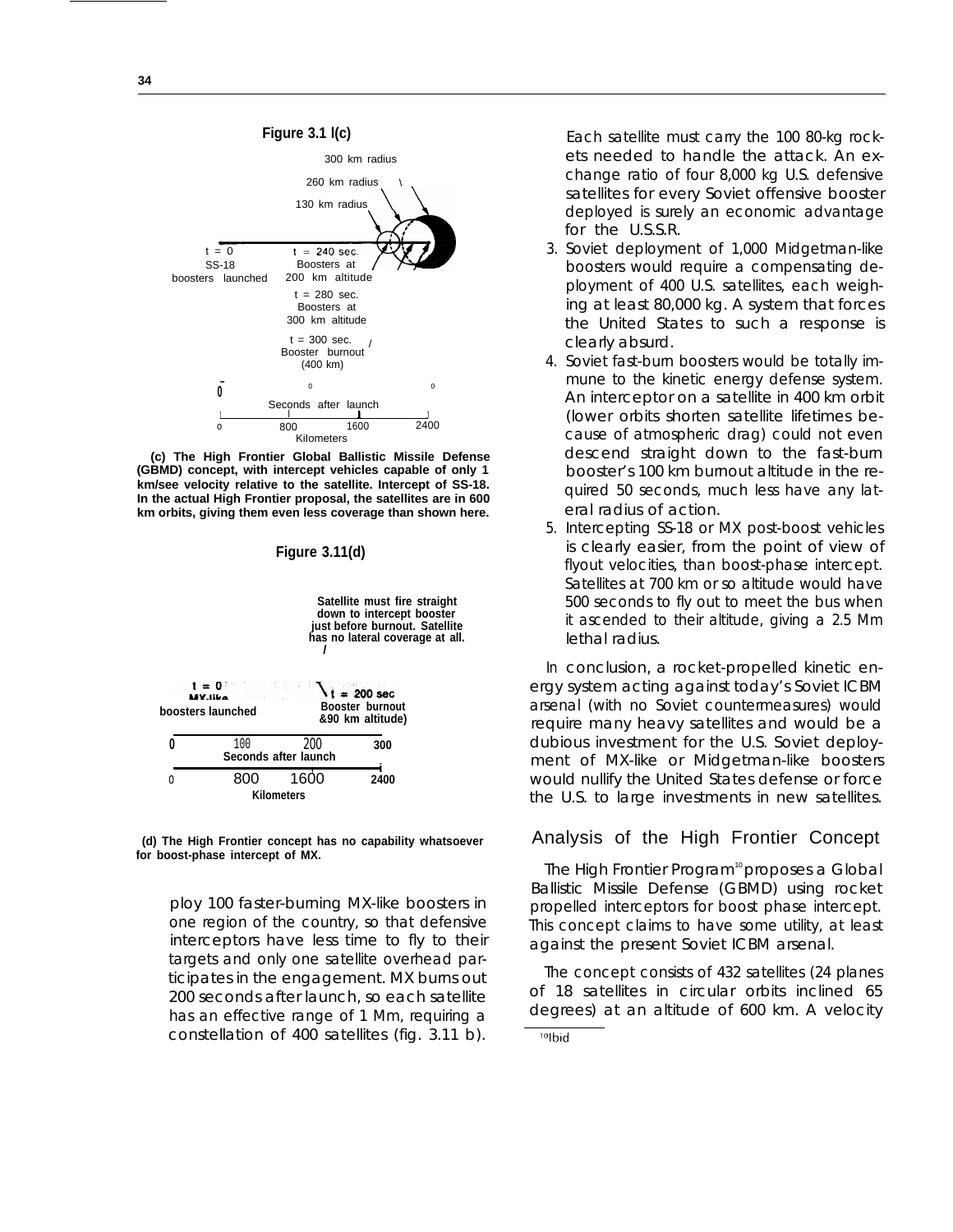capability of I km/see relative to the satellite ("truck") is attributed to the interceptor. The interceptors are apparently command guided to the vicinity of the target. The homing sensor is not specified, but short wave infrared homing on the hot rocket plume is implied.

Consider this concept defending against the SS-18 in its boost phase. Since the SS-18 burns out at 400 km altitude 300 seconds after launch, each GBMD satellite has a 0.3 Mm radius of action. Since the satellites are deployed at 600 km altitude, the interceptor must descend 200 km to make an intercept just before burnout, resulting in a lateral radius of action of 0.22 Mm (compare fig. 3.11c, where the satellites are assumed deployed at *400* km altitude). With a range this small, thousands of satellites would be needed worldwide for continuous coverage of Soviet ICBM fields. The High Frontier concept with only 432 satellites would therefore have meager coverage of Soviet ICBM fields.

The GBMD concept would have no capability whatsoever against an MX-like booster. Such a booster would burn out before the interceptor could reach it, even if the interceptor were fired straight down (fig. 3.11 d).

It is possible that the High Frontier concept is designed for post-boost intercept rather than

boost phase intercept. Its coverage for post-boost intercept, though greater than for boost-phase intercept, would still be only partial. The only example given in the description' of the system is of *boost phase* intercept of an SS-18, however. In this example the interceptor is launched 53 seconds *before* launch of its target booster, though no explanation is given of how the U.S. defense knows in *advance* the precise moment at which the Soviets would launch a given booster. This early launch allows the interceptor to reach its target seconds before burnout. Plume homing, a technique inappropriate for bus intercept, is also implied for the High Frontier concept. Post-boost intercept permits some RVs to be deployed on trajectories carrying them to the United States before intercept; and the entire bus, with its warheads, would continue on to the U.S. after the interceptor collision, with uncertain consequences.

It would therefore appear that the technical characteristics of the High Frontier scheme result in a defensive system of extremely limited capability for boost phase intercept of present Soviet ICBMs and no capability against future MX-Iike Soviet boosters, even with no Soviet effort to overcome the defense.

**'** ' I bld , p 103.

## **3.6** MICROWAVE GENERATORS

Microwaves are short-wavelength radio waves used in radar, satellite communications, and terrestrial communications relays. A number of ideas have been conceived for generating microwaves in space and directing them towards ascending ICBM boosters. The principal technical problem with this type of BMD, generator technology aside, is the uncertain effect the microwaves would have on their target.

The microwaves would propagate through the atmosphere unattenuated at all but the highest power levels. The weapon divergence angle would be very large, producing a spot many km wide at a few hundred km range. From these considerations the following concept emerges: As Soviet ICBMs lift off from their silos, a few microwave generators in space bathe the silo fields with microwaves.

At high power levels, as in a microwave oven, microwaves cause heating in many materials. But in the BMD scheme, the divergence cone is so large that even a prodigious amount of energy emitted from the generator would lead to very small energy deposition per square centimeter on the target (millions of times less than lasers). The microwave pulse received at the booster